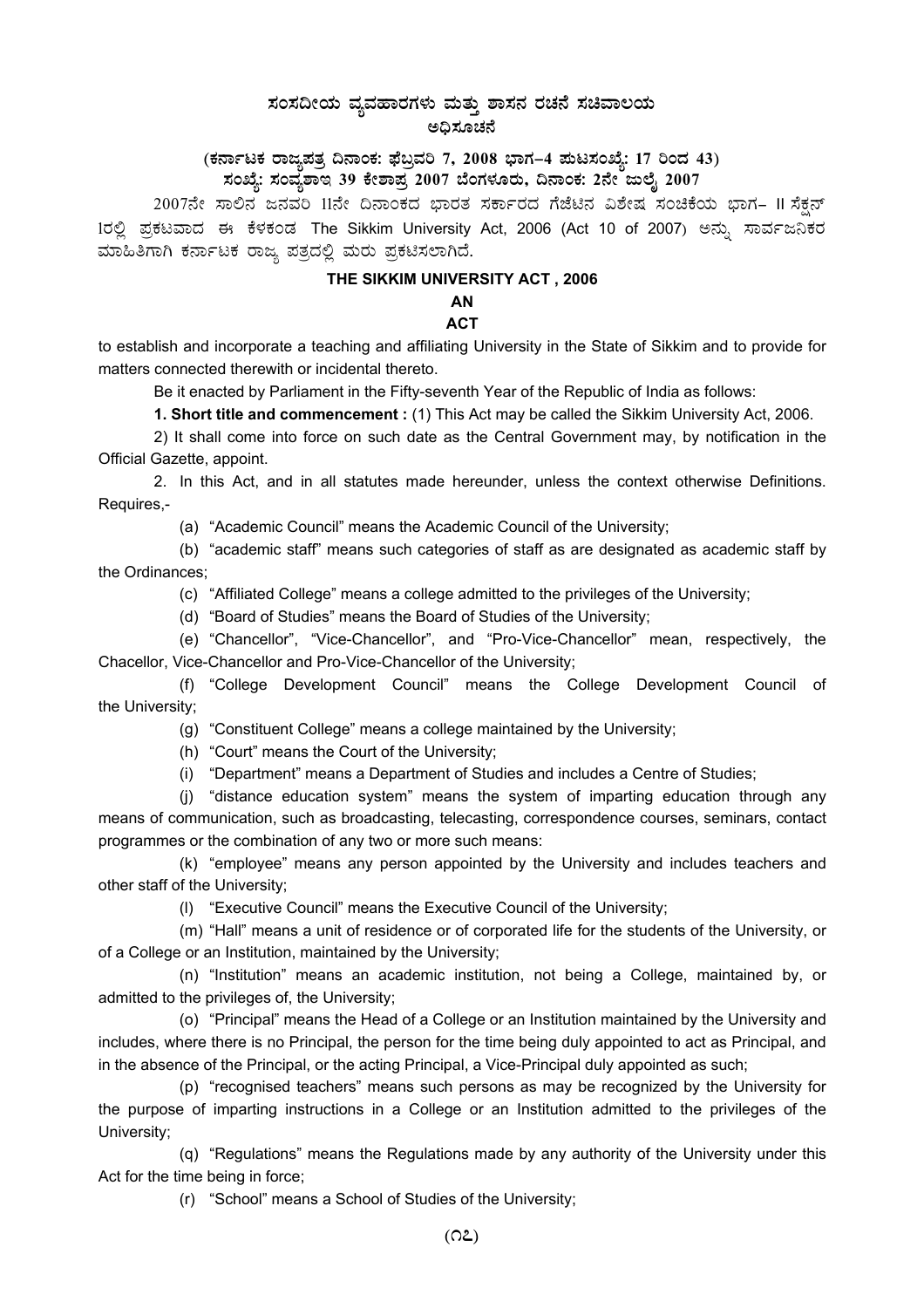(s) "Statutes" and "Ordinances" mean, respectively, the Statutes and the Ordinances of the University for the time being in force;

(t) "teachers of the University" means Professors, Readers, Lecturers and such other persons as may be appointed for imparting instruction or conducting research in the University or in any College or Institution maintained by the University and are designated as teachers by the Ordinances;

(u) "University" means the Sikkim University established and incorporated as a University under this Act.

**3. Establishment of the University:** (1) There shall be established, in the State of Sikkim, a University by the name of "Sikkim University".

(2) The headquarters of the University shall be at Gangtok.

(3) The first Chancellor, the first Vice-Chancellor and the first members of the Court, the Executive Council and the Academic Council, and all persons who may hereafter become such officers or members, so long as they continue to hold such office or membership, are hereby constituted a body corporate by the name of "Sikkim University".

(4) The University shall have perpetual succession and a common seal, and shall sue and be sued by the said name.

**4. Objects of the University:** The objects of the University shall be to disseminate and advance knowledge by providing instructional and research facilities in such branches of learning as it may deem fit; to make provisions for integrated courses in humanities, natural and physical sciences, social sciences, forestry and other allied disciplines in the educational programmes of the University; to take appropriate measures for promoting innovations in teaching-learning process, inter-disciplinary studies and research; to educate and train manpower for the development of the State of Sikkim; and to pay special attention to the improvement of the social and economic conditions and welfare of the people of that State, their intellectual, academic and cultural development.

**5. Powers of the University:** The University shall have the following powers, namely:-

(i) to provide for instructions in such branches of learning as the University may, from time to time, determine and to make provisions for research and for the advancement and dissemination of knowledge;

(ii) to grant, subject to such conditions as the University may determine, diplomas or certificates to, and confer degrees or other academic distinctions on the basis of examinations, evaluation or any other method of testing, on persons, and to withdraw any such diplomas, certificates, degrees or other academic distinctions for good and sufficient cause;

(iii) to organise and to undertake extramural studies, training and extension services;

(iv) to confer honorary degrees or other distinctions in the manner prescribed by the Statutes;

(v) to provide facilities through the distance education system to such persons as it may determine;

(vi) to institute Principalships, Professorships, Readerships, Lecturerships and other teaching or academic positions, required by the University and to appoint persons to such Principalships, Professorships, Readerships, Lectuerships or other teaching or academic positions;

(vii) to recognise an Institution of higher learning for such purposes as the University may determine and to withdraw such recognition;

(viii) to recognise persons for imparting instructions in any College or Institution admitted to the privileges of the University;

(ix) to appoint persons working in any other University or educational institution as teachers of the University for a specified period;

(x) to create administrative, ministerial and other posts and to make appointments thereto;

(xi) to co-operate or collaborate or associate with any other University or authority or Institution of higher learning in such manner and for such purposes as the University may determine;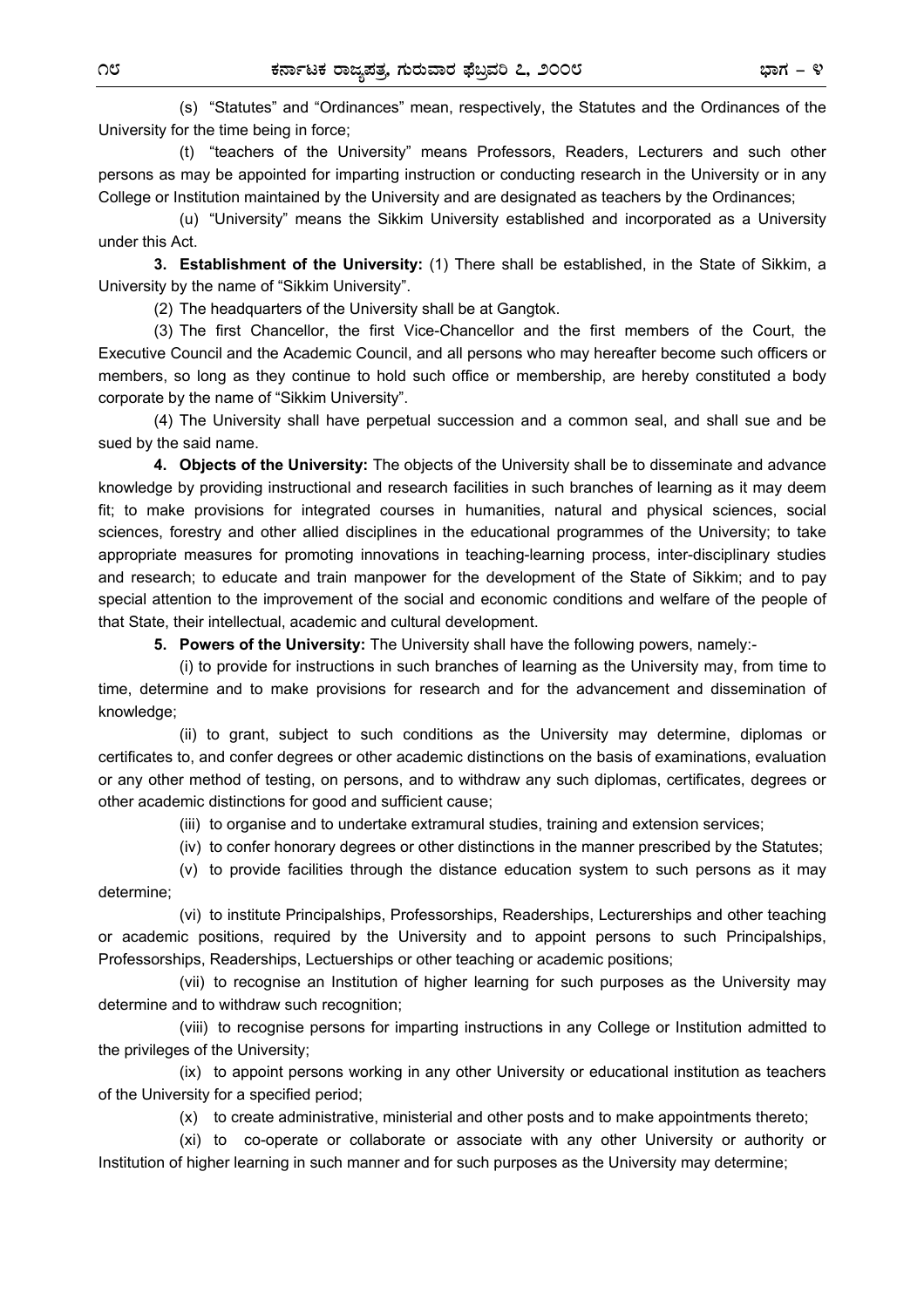(xii) to establish, with the prior approval of the Central Government, such Centres and specialised laboratories or other units for research and instruction as are, in the opinion of the University, necessary for the furtherance of the objects;

(xiii) to institute and award fellowships, scholarships, studentships, medals and prizes;

(xiv) to establish and maintain Colleges, Institutions and Halls;

(xv) to make provision for research and advisory services and for that purpose to enter into such arrangements with other institutions, industrial or other organisations, as the University may deem necessary;

(xvi) to organise and conduct refresher courses, workshops, seminars and other programmes for teachers, evaluators and other academic staff;

(xvii) to admit to its privileges Colleges and Institutions within the State of Sikkim not maintained by the University; to withdraw all or any of those privileges in accordance with such conditions as may be prescribed by the Statutes; to recognise, guide, supervise and control Halls not maintained by the University and other accommodation for students, and to withdraw any such recognition;

(xviii) to appoint on contract or otherwise visiting Professors, Emeritus Professors, Consultants, Scholars and such other persons who may contribute to the advancement of the objects of the University;

(xix) to confer autonomous status on a College or an Institution or a Department, as the case may be, in accordance with the Statutes;

(xx) to determine standards of admission to the University, which may include examination, evaluation or any other method of testing;

(xxi) to demand and receive payment of fees and other charges;

(xxii) to supervise the residences of the students of the University and to make arrangements for promoting their health and general welfare;

(xxiii) to lay down conditions of service of all categories of employees, including their code of conduct;

(xxiv) to regulate and enforce discipline among the students and the employees, and to take such disciplinary measures in this regard as may be deemed by the University to be necessary;

(xxv) to make arrangements for promoting the health and general welfare of the employees;

 (xxvi) to receive benefactions, donations and gifts and to acquire, hold and manage, and to dispose of, with the previous approval of the Central Government, any property, movable or immovable, including trust and endowment properties for the purposes of the University;

(xxvii) to borrow, with the approval of the Central Government, on the security of the property of the University, money for the purposes of the University;

(xxviii) to do all such other acts and things as may be necessary, incidental or conductive to the attainment of all or any of its objects.

 **6. Jurisdiction:** (1) The jurisdiction of the University shall extend to the whole of the State of Sikkim.

(2) Notwithstanding anything in any other law for the time being in force, no educational institution within the State of Sikkim shall be associated in any way with or be admitted to any privileges of any other University incorporated by law in India, and any such privileges granted by any such other University to an educational institution within the State of Sikkim prior to the commencement of this Act shall be deemed to be withdraw on the commencement of this Act;

Provided that the Central Government may, by order in writing, direct that the provisions of this sub-section shall not apply in case of any educational institution specified in the order.

**7. University open to all classes, castes and creed :** The University shall be open to persons of either sex and of whatevers caste, creed, race or class, and it shall not be lawful for the University to adopt or impose on any person, any test whatsoever of religious belief or profession in order to entitle him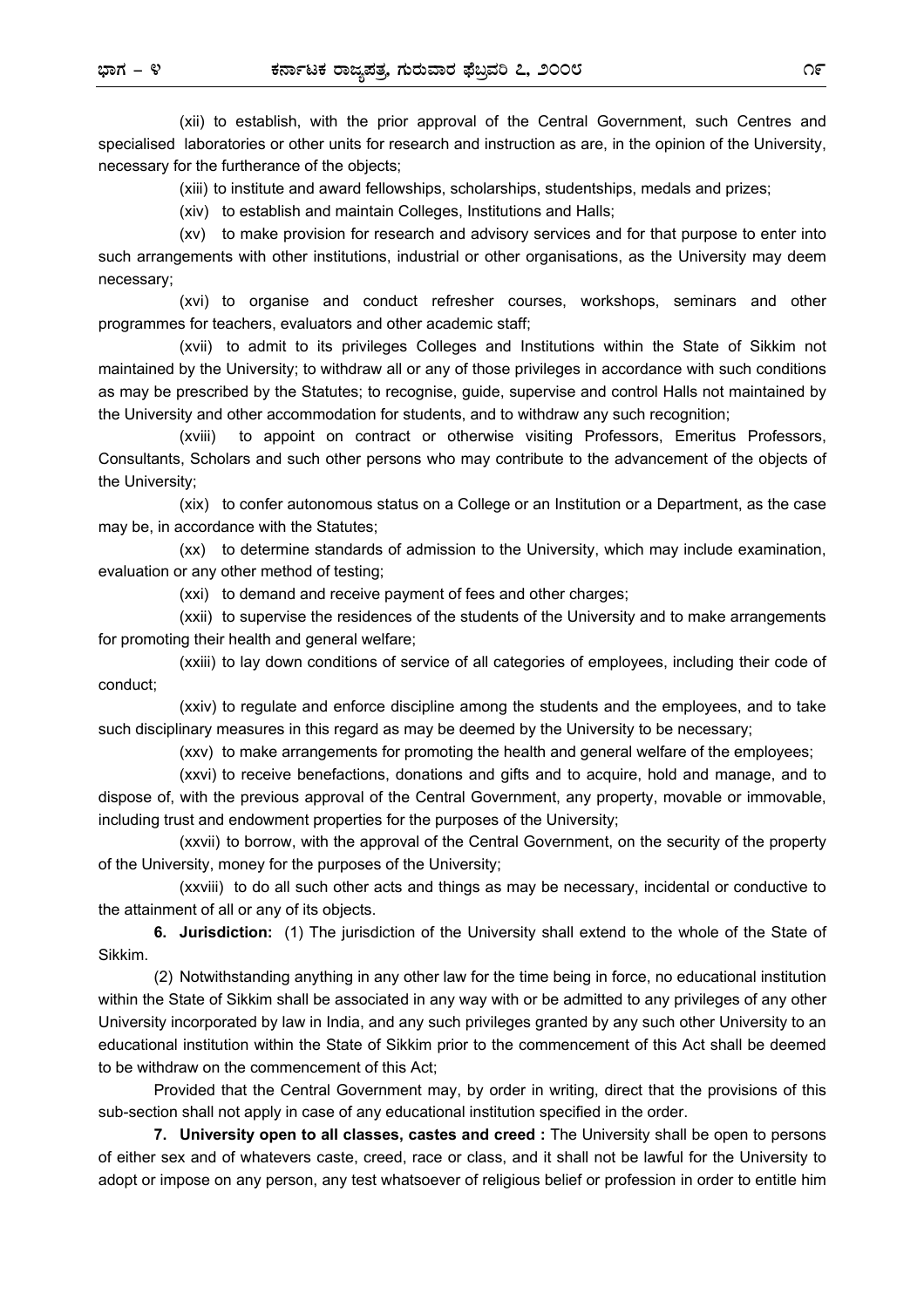to be appointed as a teacher of the University or to hold any other office therein or be admitted as student in the University or to graduated thereat or to enjoy or exercise any privilege thereof;

Provided that nothing in this section shall be deemed to prevent the University from making special provisions for the employment or admission of women, persons with disabilities or of persons belonging to the weaker sections of the society and, in particular, of the Scheduled Castes and the Scheduled Tribes.

**8. The Visitor:** (1) The President of India shall be the Visitor of the University.

(2) The Visitor may, from time to time, appoint one or more persons to review the work and progress of the University, including Colleges and Institutions maintained by it, and to submit a report thereon; and upon receipt of that report, the Visitor may, after obtaining the views of the Executive Council thereon through the Vice-Chancellor, take such action and issue such directions as he considers necessary in respect of any of the matters dealt with in the report and the University shall be bound to comply with such directions.

(3) The Visitor shall have the right to cause an inspection to be made by such person or persons as he may direct, of the University, its buildings, libraries, laboratories and equipment, and of any College or Institution maintained by the University or admitted to its privileges; and also of the examinations, teaching and other work conducted or done by the University and to cause an inquiry to be made in like manner in respect of any matter connected with the administration or finances of the University, Colleges or Institutions.

(4) The Visitor shall, in every matter reffered to in sub-section (3), give notice of his intention to cause an inspection or inquiry to be made,-

(a) to the University, if such inspection or inquiry is to be made in respect of the University or any College or Institution maintained by it, or

(b) to the management of the College or Institution, if the inspection or inquiry is to be made in respect of College or Institution admitted to the privileges of the University, and the University or the management, as the case may be, shall have the right to make such representations to the Visitor, as it may consider necessary.

(5) After considering the representations, if any, made by the University or the management, as the case may be, the Visitor may cause to be made such inspection or inquiry as is referred to in subsection (3).

(6) Where any inspection or inquiry has been caused to be made by the Visitor, the University or the management shall be entitled to appoint a representative, who shall have the right to be present and be heard at such inspection or inquiry.

(7) The Visitor may, if the inspection or inquiry is made in respect of the University or any College or Institution maintained by it, address the Vice-Chancellor with reference to the result of such inspection or inquiry together with such views and advice with regard to the action to be taken thereon, as the Visitor may be pleased to offer, and on receipt of address made by the Visitor, the Vice-Chancellor shall communicate, to the Executive Council, the views of the Visitor with such advice as the Visitor may offer upon the action to be taken thereon.

(8) The Visitor may, if the inspection or inquiry is made in respect of any College or Institution admitted to the privileges of the University, address the management concerned through the Vice-Chancellor with reference to the result of such inspection or inquiry, his vies thereon and such advice as he may be pleased to offer upon the action to be taken thereon.

(9) The Executive Council or the management, as the case may be, shall communicate, through the Vice-Chancellor to the Visitor such action, if any, as it proposes to take or has been taken upon the result of such inspection or inquiry.

(10) Where, the Executive Council or the management, does not, within a reasonable time, take action to the satisfaction of the Visitor, the Visitor may, after considering any explanation furnished or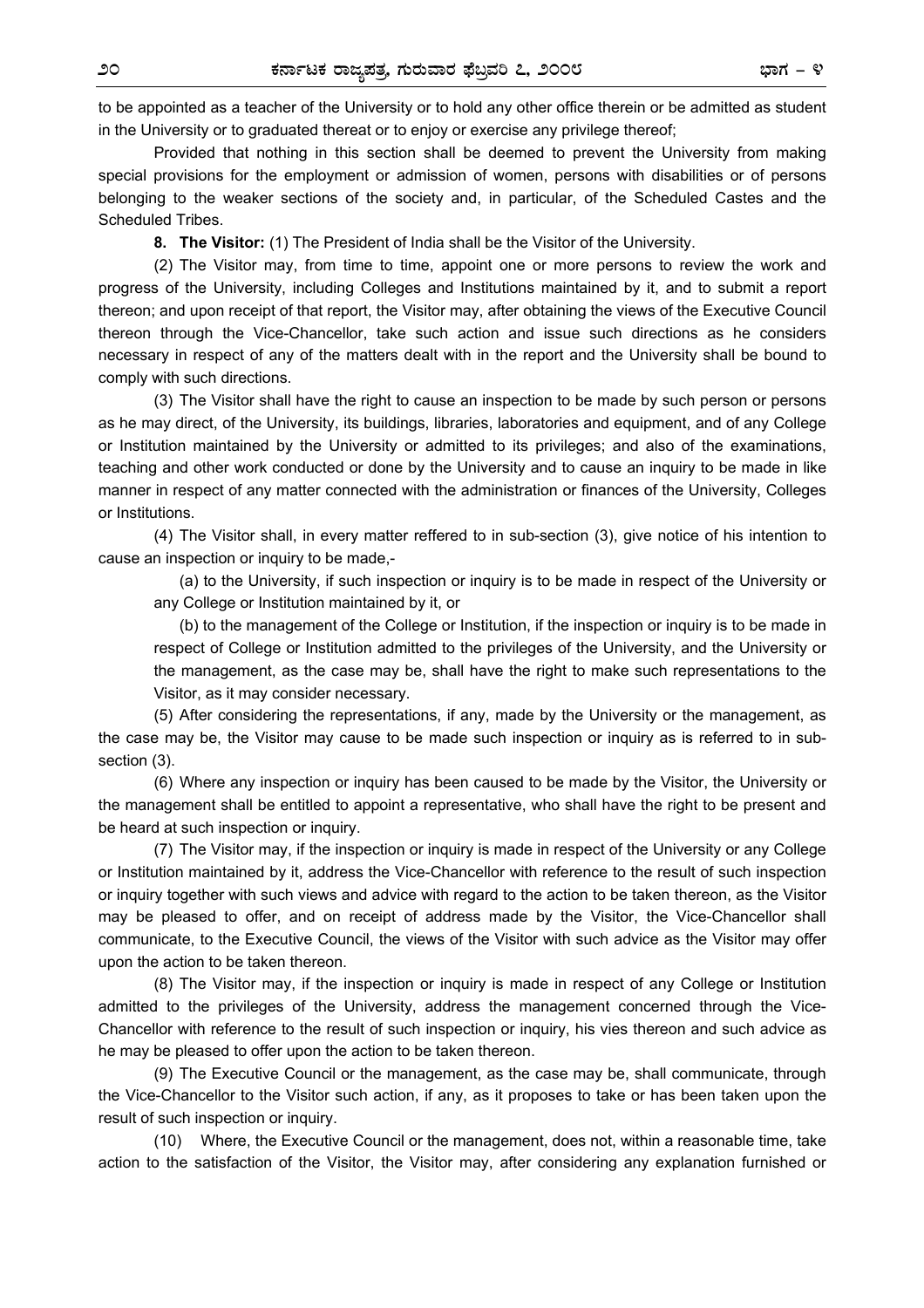representation made by the Executive Council or the management, issue such directions as he may think fit and the Executive Council or the management, as the case may be, shall comply with such directions.

(11) Without prejudice to the foregoing provisions of this section, the Visitor may, by order in writing, annual any proceeding of the University which is not in conformity with the Act, the Statutes or the Ordinances:

Provided that before making any such order, he shall call upon the Registrar to show cause with such an order should not be made, and, if any cause is shown within a reasonable time, he shall consider the same.

(12) The Visitor shall have such other powers as may be prescribed by the Statutes.

**9. The Chief Rector :** The Governor of the State of Sikkim shall be the Chief Rector of the University.

**10. Officers of the University :** The following shall be the officers of the University:-

- (1) the Chancellor;
- (2) the Vice-Chancellor;
- (3) the Pro-Vice-Chancellor;
- (4) the Deans of Schools;
- (5) the Registrar;
- (6) the Finance Officer;
- (7) the Controller of Examinations;
- (8) the Librarian; and
- (9) such other officers as may be declared by the Statutes to be officers of the University.

**11. The Chancellor :** (1) The Chancellor shall be appointed by the Visitor in such manner as may be prescribed by the Statutes.

(2) The Chancellor shall, by virtue of his office, be the head of the University and shall, if present, preside at the Convocations of the University held for conferring degrees and meetings of the Court.

**12. The Vice-Chancellor :** (1) The Vice-Chancellor shall be appointed by the Visitor in such manner as may be prescribed by the Statutes.

(2) The Vice-Chancellor shall be the principal executive and academic officer of the University and shall exercise general supervision and control over the affairs of the University and give effect to the decisions of all the authorities of the University.

(3) The Vice-Chancellor may, if he is of the opinion that immediate action is necessary on any matter, exercise any power conferred on any authority of the University by or under this Act and shall report to such authority at its next meeting the action taken by him on such matter;

Provided that if the authority concerned is of the opinion that such action ought not to have been taken, it may refer the matter to the Visitor whose decision thereon shall be final:

Provided further that any person in the service of the University who is aggrieved by the action taken by the Vice-Chacellor under this sub-section have the right to represent against such action to the Executive Council within three months from the date on which decision on such action is communicated to him and thereupon the Executive Council may confirm, modify or reverse the action taken by the Vice-Chancellor.

(4) The Vice-Chancellor, if he is of the opinion that any decision of any authority of the University is beyond the powers of the authority conferred by the provisions of this Act, the Statutes or the Ordinances or that any decision taken is not in the interest of the University, may ask the authority concerned to review its decision within sixty days of such decision and if the authority refuses to review the decision either in whole or in part or no decision is taken by it within the said period of sixty days, the matter shall be referred to the Visitor whose decision thereon shall be final.

(5) The Vice-Chancellor shall exercise such other powers and perform such other duties as may be prescribed by the Statutes or the Ordinances.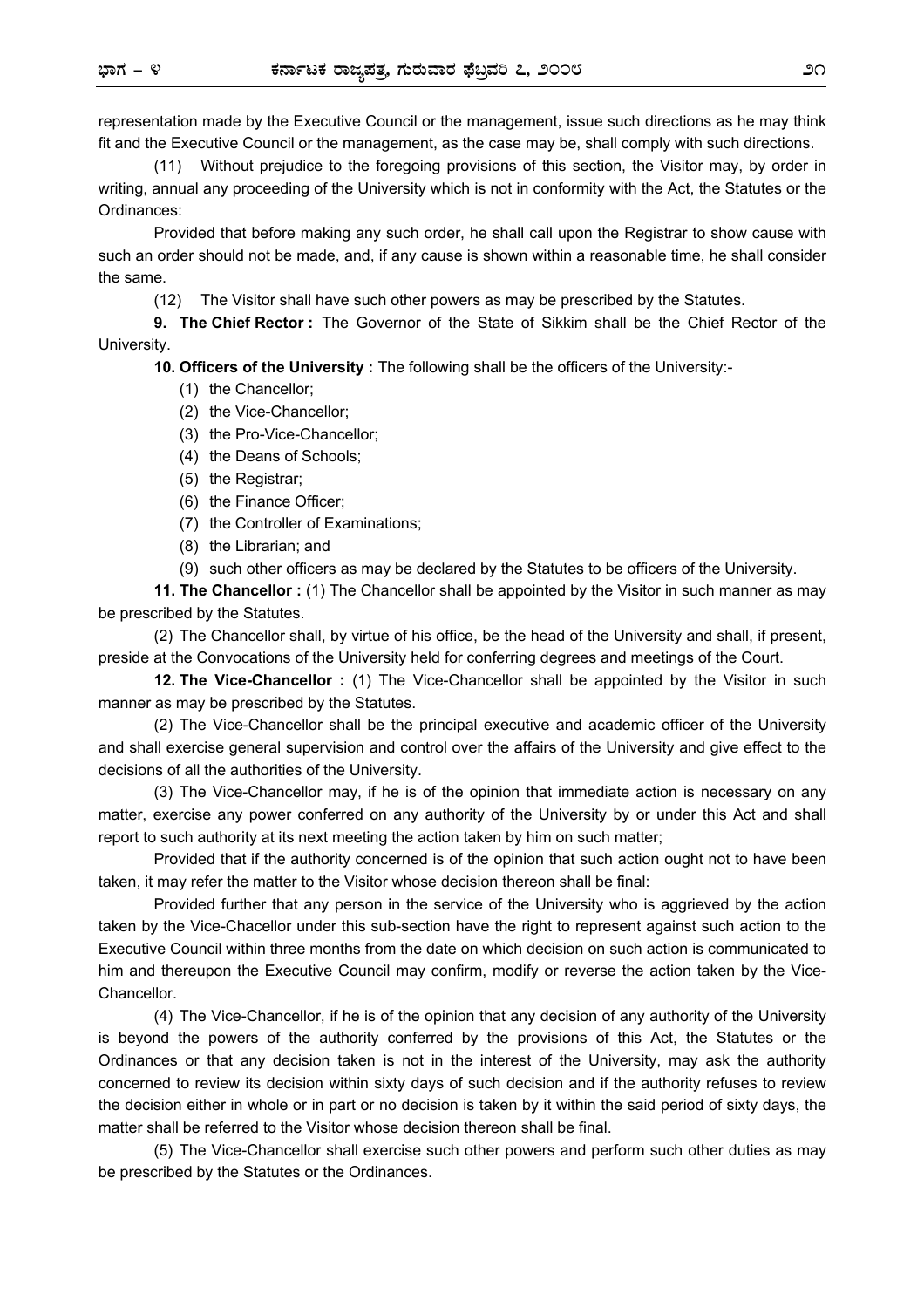**13. The Pro-Vice-Chancellor :** The Pro-Vice-Chancellor shall be appointed in such manner and on such terms and conditions of service, and shall exercise such powers and perform such duties, as may be prescribed by the Statutes.

**14. The Deans of Schools :** Every Dean of School shall be appointed in such manner and shall exercises such powers and perform such duties as may be prescribed by the Statutes.

**15. The Registrar :** (1)The Registrar shall be appointed in such manner and on such terms and conditions of service as may be prescribed by the Statutes.

(2) The Registrar shall have the power to enter into agreements, sign documents and authenticate records on behalf of the University and shall exercise such powers and perform such duties as may be prescribed by the Statutes.

**16. The Finance Officer :** The Finance Officer shall be appointed in such manner and shall exercise such powers and perform such duties, as may be prescribed by the Statutes.

**17. The Controller of Examinations :** The Controller of Examinations shall be appointed in such manner and shall exercise such powers and perform such duties, as may be prescribed by the Statutes.

**18. The Librarian :** The Librarian shall be appointed in such manner and on such terms and conditions of service, and shall exercise such powers and perform such duties, as may be prescribed by the Statutes.

**19. Other officers :** The manner of appointment and powers and duties of other officers of the University shall be prescribed by the Statutes.

**20. Authorities of the University :** The following shall be the authorities of the University:-

(1) the Court:

(2) the Executive Council;

(3) the Academic Council;

(4) the College Development Council;

- (5) the Board of Studies;
- (6) the Finance Committee; and

 (7) such other authorities as may be declared by the Statutes to be the authorities of the University.

**21. The Court :** (1) The constitution of the Court and the term of office of its members shall be prescribed by the Statutes:

Provided that such number of members as may be prescribed by the Statutes shall be elected from among the teachers, employees and students of the University.

(2) Subject to the provisions of this Act, the Court shall have the following powers and functions, namely:-

(a) to review, from time to time, the broad policies and programmes of the University and to suggest measures for the improvement and development of the University;

(b) to consider and pass resolutions on the annual report and the annual accounts of the University and the audit report on such accounts;

(c) to advise the Visitor in respect of any matter which may be referred to it for advice; and

(d) to perform such other functions as may be prescribed by the Statutes.

**22. The Executive Council :** (1) The Executive Council shall be the principal executive body of the University.

(2) The constitution of the Executive Council, the term of office of its members and its powers and functions shall be prescribed by the Statutes:

Provided that such number of members as may be prescribed by the Statutes shall be from among the elected members of the Court.

**23. The Academic Council :** (1) The Academic Council shall be the principal academic body of the University and shall, subject to the provisions of this Act, the Statutes and the Ordinances, co-ordinate and exercise general supervision over the academic policies of the University.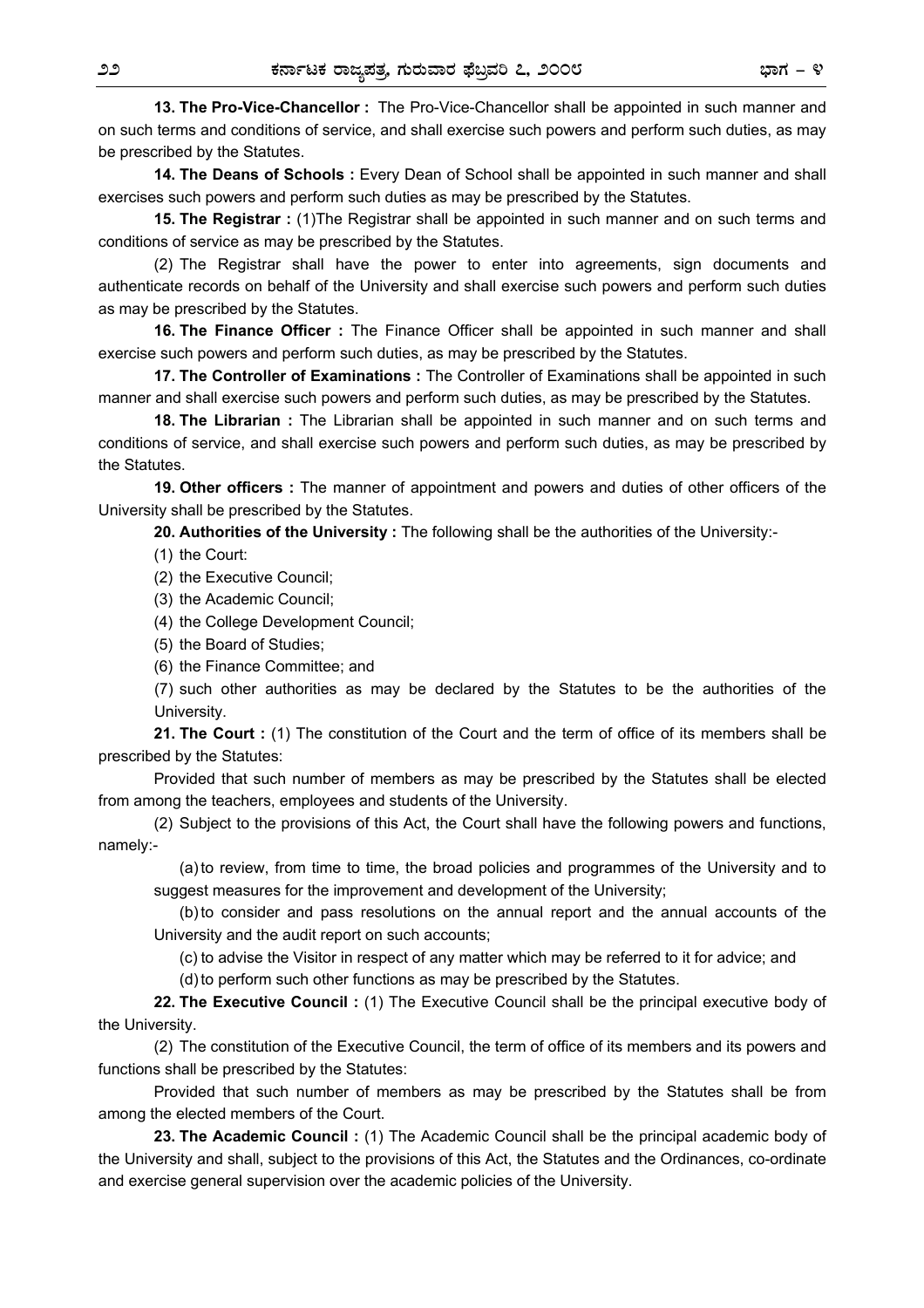(2) The constitution of the Academic Council, the term of office of its members and its powers and functions shall be prescribed by the Statutes:

Provided that such number of members as may be prescribed by the Statues shall be from among the elected members of the Court who are teachers of the University.

**24. The College Development Council :** (1) The College Development Council shall be responsible for admitting Colleges to the privileges of the University.

(2) The constitution of the College Development Council, the term of office of its members and its powers and functions shall be prescribed by the Statutes.

**25. The Board of Studies :** The constitution, powers and functions of the Board of Studies shall be prescribed by the Statutes.

**26. The Finance Committee :** The constitution, powers and functions of the Finance Committee shall be prescribed by the Statutes.

**27. Other authorities of the University :** The constitution, powers and functions of other authorities, as may be declared by the Statutes to be the authorites of the University, shall be prescribed by the Statutes.

**28. Power to make Statutes :** Subject to the provisions of this Act, the Statutes may provide for all or any of the following matters, namely:

(a) the constitution, powers and functions of authorities and other bodies of the University, as may be constituted from time to time;

(b) the appointment and continuance in office of the members of the said authorities and bodies, the filling up of vacancies of members, and all other matters relating to those authorities and other bodies for which it may be necessary or desirable to provide;

(c) the appointment, powers and duties of the officers of the University and their emoluments;

(d) the appointment of teachers, academic staff and other employees of the University, their emoluments and conditions of service;

(e) the recognition of persons as recognised teachers;

(f) the appointment of teachers, academic staff working in any other University or organisation for a specific-period for undertaking a joint project;

(g) the conditions of service of employees including provisions for person, insurance, provident fund, the manner of termination of service and disciplinary action;

(h) the principles governing the seniority of service of the employees of the University;

(i) the procedure for arbitration in cases of dispute between employees or students and the University;

(j) the procedure for appeal to the Executive Council by any employee or student against the action of any officer or authority of the University;

(k) the conferment of autonomous status on a College or an Institution or a Department;

(l) the establishment and abolition of Schools, Departments, Centres, Halls, Colleges and Institutions;

(m) the conferment of honorary degrees;

(n) the withdrawal of degrees, diplomas, certificates and other academic distinctions;

(o) the conditions under which Colleges and Institutions may be admitted to the privileges of the University and the withdrawal of such privileges;

(p) the management of Colleges and Institutions established by the University;

(q) the delegation of powers vested in the authorities or officers of the University;

(r) the maintenance of discipline among the employees and students; and

(s) all other matters which by this Act are to be or may be provided for by the Statutes.

**29. Statutes, how to be made :** (1) The first Statutes are those set out in the Schedule.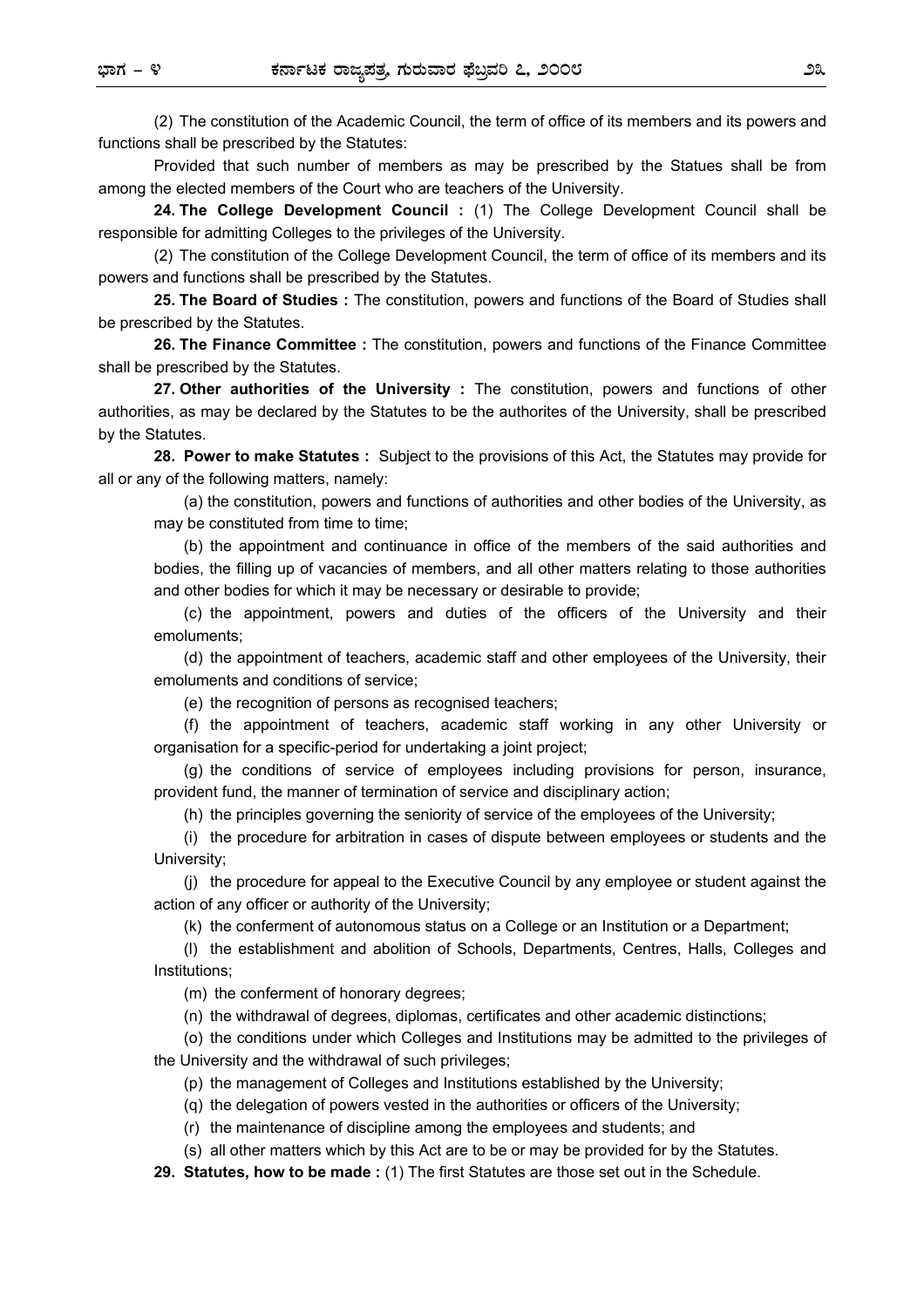(2) The Executive Council may, from time to time, make new or additional Statutes or may amend or repeal the Statutes referred to in sub-section (1):

Provided that the Executive Council shall not make, amend or repeal any Statutes affecting the status, powers or constitution of any authority of the University until such authority has been given an opportunity of expressing an opinion in writing on the proposed changes, and any opinion so expressed shall be considered by the Executive Council.

(3) Every new Statute or addition to the Statutes or any amendment or repeal of a Statute shall require the assent of the Visitor who may assent thereto or withhold assent or remit to the Executive Council for re-consideration.

(4) A new Statute a Statute amending or repealing an existing Statute shall have no validity unless it has been assented to by the Visitor.

(5) Notwithstanding anything contained in the foregoing sub-sections, the Visitor may make new or additional Statutes or amend or repeal the Statutes referred to in sub-section (1), during the period of three years immediately after the commencement of this Act:

Provided that the Visitor may, on the expiry of the said period of three years, make, within one year from the date of such expiry, such detailed Statutes as he may consider necessary and such detailed Statutes shall be laid before both Houses of Parliament.

(6) Notwithstanding anything contained in the foregoing sub-sections, the Visitor may direct the University to make provisions in the Statutes in respect of any matter specified by him and if the Executive Council is unable to implement such direction within sixty days of its receipt, the Visitor may, after considering the reasons, if any, communicated by the

Executive Council for its inability to comply with such direction, make or amend the Statutes suitably.

**30. Power to make Ordinances :** (1) Subject to the provisions of this Act and the Statutes, the Ordinances may provide for all or any of the following matters, namely:

(a) the admission of students to the University and their enrolment as such;

(b) the courses of study to be laid down for all degrees, diplomas and certificates of the University;

(c) the medium of instruction and examination;

(d) the award of degrees, diplomas, certificates and other academic distinctions, the qualifications for the same and the means to be taken relating to the granting and obtaining of the same;

(e) the fees to be charged for courses of study in the University and for admission to the examinations, degrees and diplomas of the University;

(f) the conditions for award of fellowships, scholarships, studentships, medal and prizes;

(g) the conduct of examinations, including the term of office and manner of appointment and the duties of examining bodies, examiners and moderators;

(h) the conditions of residence of the students of the University;

(i) the special arrangements, if any, which may be made for the residence and teaching of women students and the prescribing of special courses of studies for them;

(j) the establishment of Centres of Studies, Boards of Studies, Specialised Loboratories and other Committees;

(k) the manner of co-operation and collaboration with other Universities, institutions and other agencies not involving the carrying on of any activity for profit including leaned bodies or associations;

(l) the creation, composition and functions of any other body which is considered necessary for improving the academic life of the University;

(m) the institution of fellowships, scholarships, studentship, medals and prizes;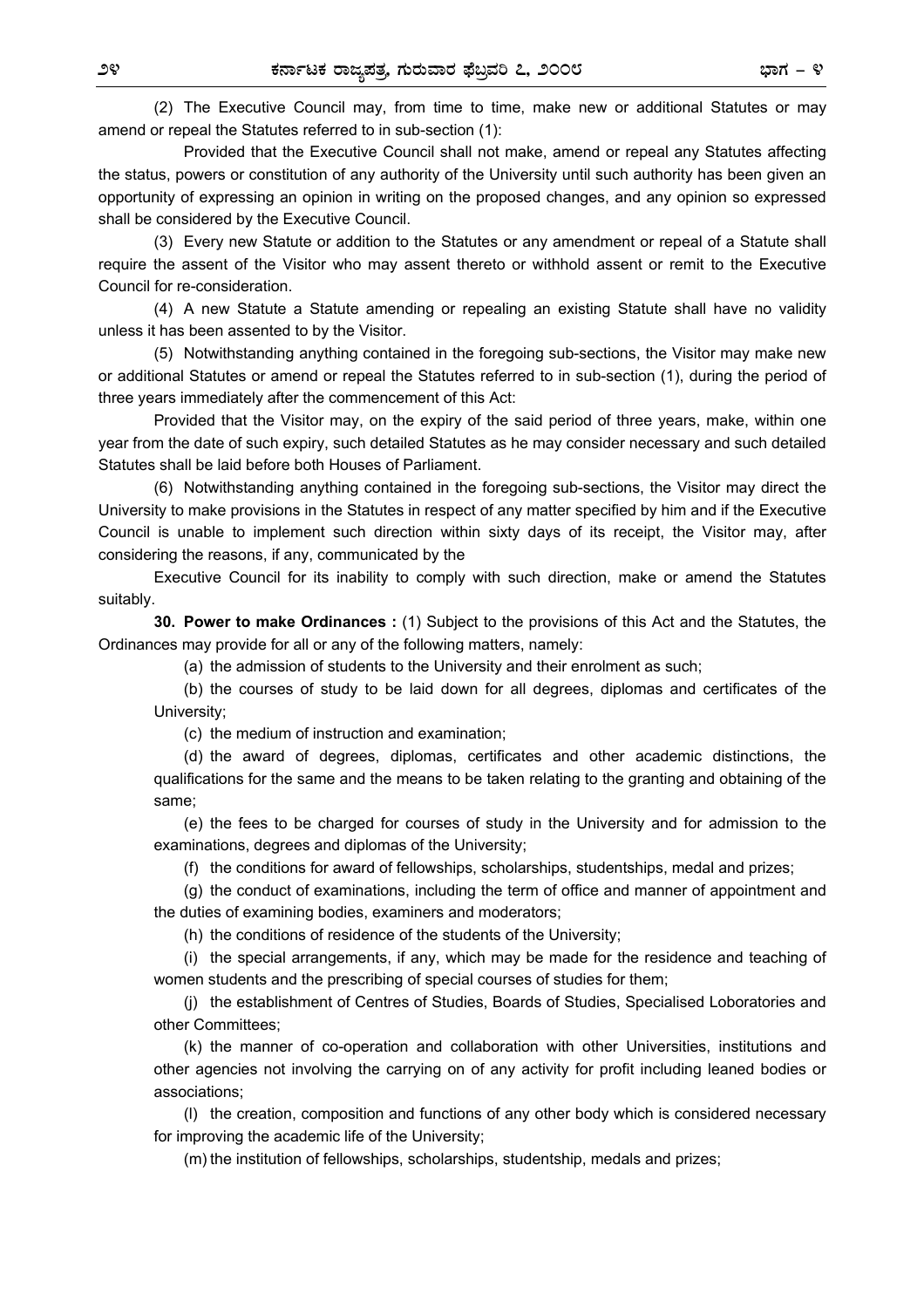(n) the supervision of management of Colleges and Institutions admitted to the privileges of the University;

(o) the setting up of a machinery for redressal of grievances of employees; and

(p) all other matters which by this Act or the Statutes, are to be or may be, provided for by the Ordinances.

(2) The first Ordinances shall be made by the Vice-Chancellor with the previous approval of the Central Government and the Ordinances so made may be amended, repealed or added to at any time by the Executive Council in the manner prescribed by the Statutes.

**31. Regulations :** The authorities of the University may make Regulations, consistent with this Act, the Statutes and the Ordinances for the conduct of their own business and that of the Committees, if any, appointed by them and not provided for by this Act, the Statutes of the Ordinances, in the manner prescribed by the Statutes.

**32. Annual report :** (1) The annual report of the University shall be prepared under the direction of the Executive Council, which shall include, among other matters, the steps taken by the University towards the fulfilment of its objects and shall be submitted to the Court on or after such date as may be prescribed by the Statutes and the Court shall consider the report in its annual meeting.

(2) The Court shall submit the annual report to the Visitors along with its comments, if any.

(3) A copy of the annual report, as prepared under sub-section (1), shall also be submitted to the Central Government, which shall, as soon as may be, cause the same to be laid before both Houses of Parliament.

**33. Annual accounts :** (1) The annual accounts and balance-sheet of the University shall be prepared under the directions of the Executive Council and shall, once at least every year and at intervals of not more than fifteen months, be audited by the Comptroller and Auditor-General of India or by such persons as he may authorise in this behalf.

(2) A copy of the annual accounts together with the audit report thereon shall be submitted to the Court and the Visitor along with the observations of the Executive Council.

(3) Any observations made by the Visitor on the annual accounts shall be brought to the notice of the Court and the observations of the Court, if any, shall after being considered by the Executive Council, be submitted to the Visitor.

(4) A copy of the annual accounts together with the audit report as submitted to the Visitor, shall also be submitted to the Central Government, which shall, as soon as may be, cause the same to be laid before both Houses of Parliament.

(5) The audited annual accounts after having been laid before both Houses of Parliament shall be published in the Official Gazette.

**34. Returns and information :** The University shall furnish to the Central Government such returns or other information with respect to its property or activities as the Central Government may, from time to time, require.

**35. Conditions of service of employees :** (1) Every employee of the University shall be appointed under a written contract, which shall be lodged with the University and a copy of which shall be furnished to the employee concerned.

(2) Any dispute arising out of the contract between the University and any employee shall, at the request of the employee, be referred to a Tribunal of Arbitration consisting of one member appointed by the Executive Council, one member nominated by the employee concerned and an umpired appointed by the Visitor.

(3) The decision of the Tribunal shall be final, and no suit shall lie in any civil court in respect of the matters decided by the Tribunal:

Provided that nothing in this sub-section shall preclude the employee from availing of the judicial remedies available under articles 32 and 226 of the Constitution.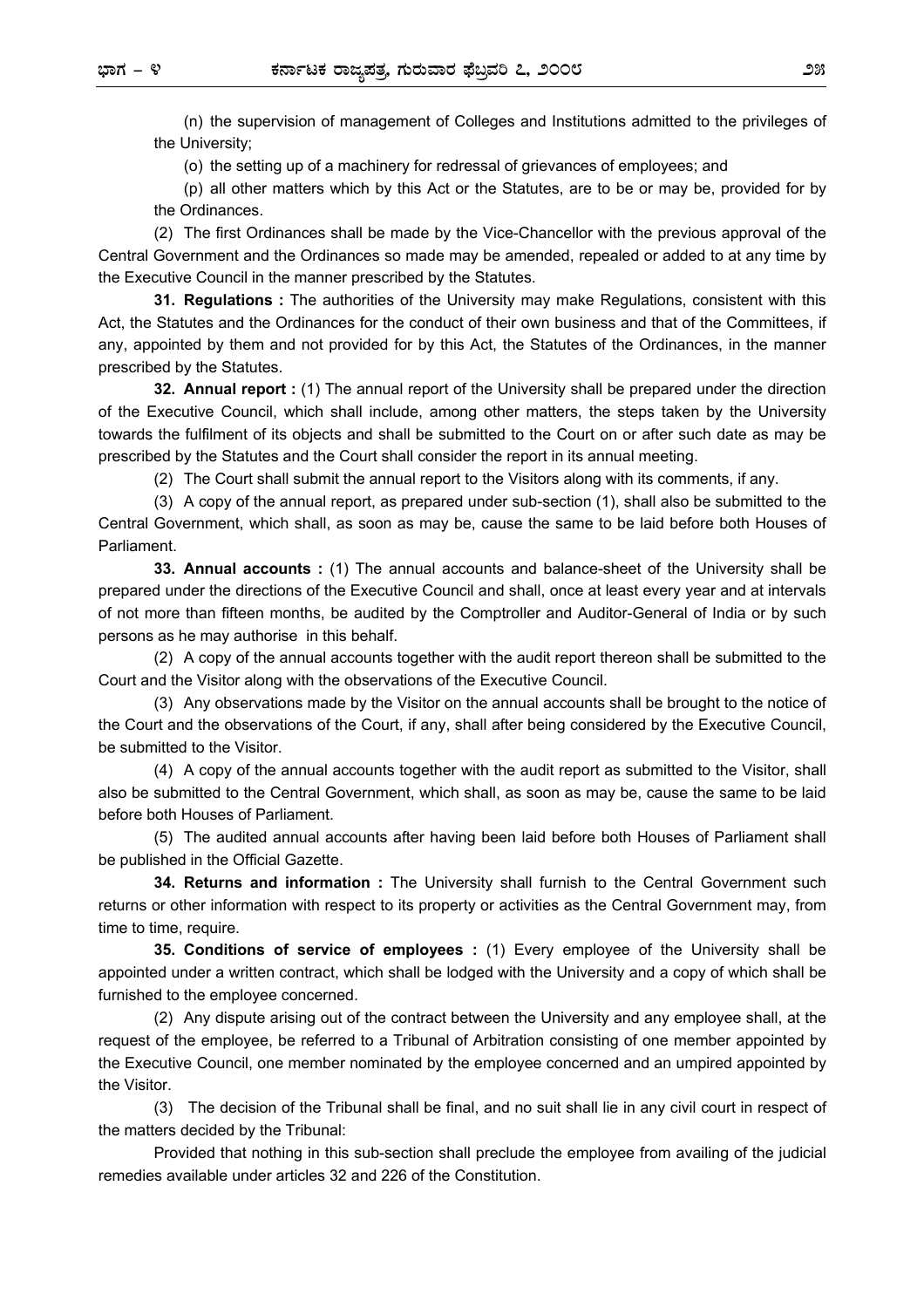(4) Every request made by the employee under sub-section (2), shall be deemed to be a submission to arbitration upon the terms of this section within the meaning of the Arbitration and Conciliation Act, 1996(26 of 1996).

(5) The procedure for regulating the work of the Tribunal shall be prescribed by the Statutes.

**36. Procedure of appeal and arbitration in disciplinary cases against students :** (1) Any student or candidate for an examination whose name has been removed from the rolls of the University by the orders or resolution of the Vice-Chancellor, Discipline Committee or Examination Committee, as the case may be, and who has been debarred from appearing at the examinations of the University for more than one year, any within ten days of the date of receipt of such orders or copy of such resolution by him, appeal to the Executive Council and the Executive Council may confirm, modify or reverse the decision of the Vice-Chancellor or the Committee, as the case may be.

(2) Any dispute arising out of any disciplinary action taken by the University against a student shall, at the request of such student, be referred to a Tribunal of Arbitration and the provisions of subsections (2) (3), (4) and (5) of section 35 shall, as far as may be, apply to a reference made under this sub-section.

**37. Right to appeal :** Every employee or student of the University or of a College or Institution maintained by the University or admitted to its privileges shall, notwithstanding anything contained in this Act, have a right to appeal within such time as may be prescribed by the Statues, to the Executive Council against the decision of any officer or authority of the University or of the Principal or the management of any College or an Institution, as the case may be, and thereupon the Executive Council may confirm, modify or reverse the decision appealed against.

**38. Provided and pension funds :** (1) The University shall constitute for the benefit of its employees such provident or pension fund or provide such insurance schemes as it may deem fit in such manner and subject to such conditions as may be prescribed by the Statutes.

(2) Where such provident fund or pension fund has been so constituted, the Central Government may declare that the provisions of the Provident Funds Act, 1925 (19 of 1925) shall apply to such fund, as if it were a Government provident fund.

**39. Disputes as to constitution of authorities and bodies :** If any question arises as to whether any person has been duly elected or appointed as, or is entitled to be, a member of any authority or other body of the University, the matter shall referred to the Visitor whose decision thereon shall be final.

**40. Filling of casual vacancies :** All casual vacancies among the members (other than ex officio members) of any authority or other body of the University shall be filled, as soon as may be, by the person or body who appoints, elects or co-opts the member whose place has become vacant and person appointed, elected or co-opted to a casual vacancy shall be a member of such authority or body for the residue of the term for which the person whose place he fills would have been a member.

**41. Proceedings of authorities or bodies not invalidated by vacancies :** No act or proceedings of any authority or other body of the University shall be invalid merely by reason of the existence of a vacancy or vacancies among its members.

**42. Protection of action taken in good faith :** No suit or other legal proceeding shall lied against any officer or other employee of the University for anything which is in good faith done or intended to be done in pursuance of any of the provisions of this Act, the Statutes or the Ordinances.

**43. Mode of proof of University record :** Notwithstanding anything contained in the Indian Evidence Act, 1872 (1 of 1872) or in any other law for the time being in force, a copy of any receipt, application, notice, order, proceeding or resolution of any authority or other body of the University, or any other document in possession of the University, or any entry in any register duly maintained by the University, if certified by the Registrar, shall be received as prima facie evidence of such receipt, application, notice, order, proceeding, resolution or document or the existence of entry in the register and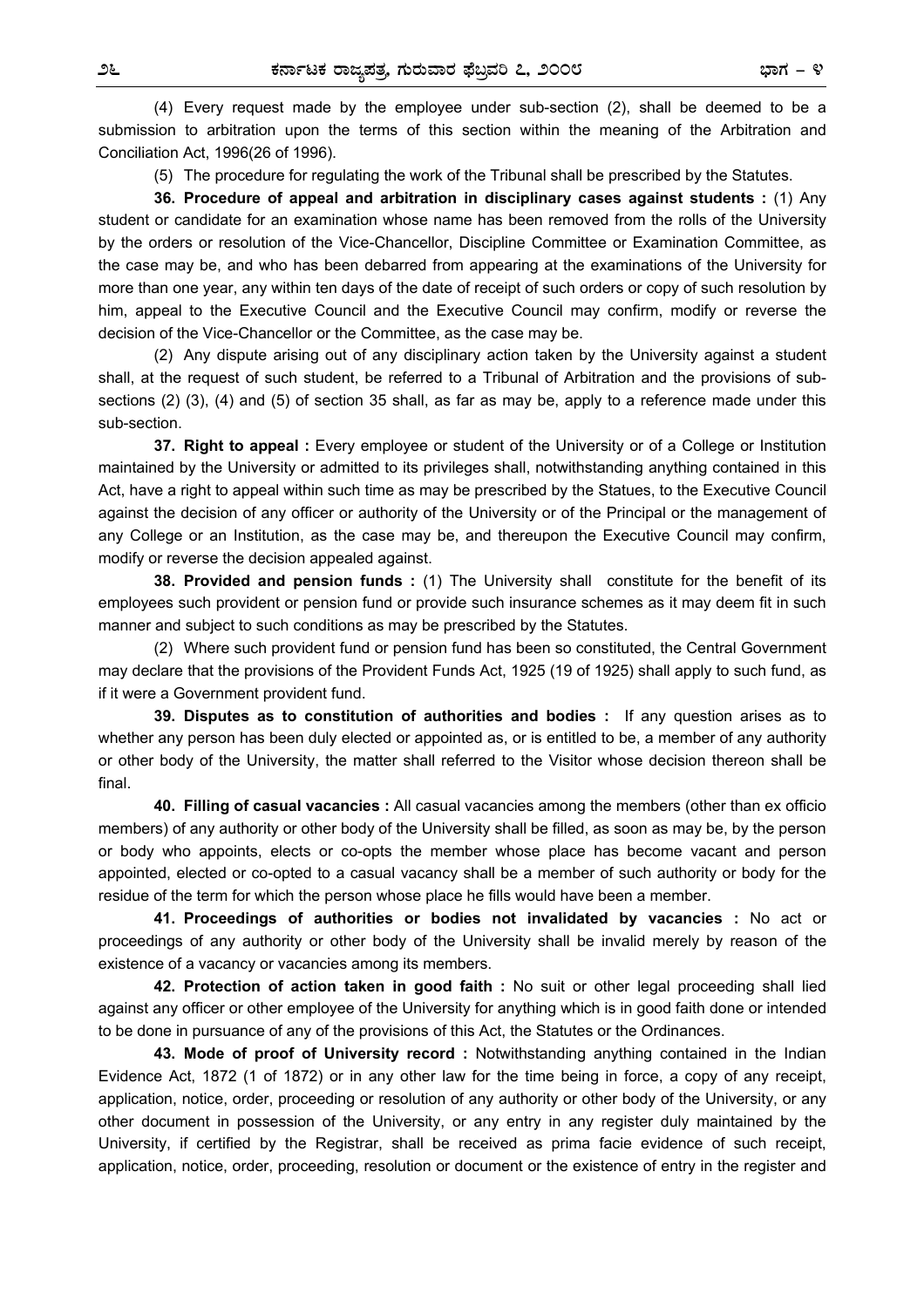shall be admitted as evidence of the matters and transactions therein where the original thereof would, if produced, have been admissible in evidence.

**44. Power to remove difficulties :** (1) If any difficulty arises in giving effect to the provisions of this Act, the Central Government may, by order published in the Official Gazette, make such provisions, not inconsistent with the provisions of this Act, as appear to it to be necessary or expedient for removing the difficulty:

Provided that no such order shall be made under this section after the expiry of three years from the commencement of this Act.

(2) Every order made under sub-section (1) shall be laid, as soon as may be after it is made, before each House of Parliament while it is in session, for a total period of thirty days which may be comprised in one session or in two or more successive sessions, and if, before the expiry of the session immediately following the session or the successive sessions aforesaid, both Houses agree in making any modification in the order or both Houses agree that the order should not be made, the order shall thereafter have effect only in such modified form or be of no effect as the case may be; so, however, that any such modification or annulment shall be without prejudice to the validity of anything previously done under that order.

**45. Statutes, Ordinances and Regulations to be published in the Official Gazette and to be laid before Parliament :** (1) Every Statute, Ordinance or Regulation made under this Act shall be published in the Official Gazette.

(2) Every Statute, Ordinance or Regulation made under this Act shall be laid, as soon as may be after it is made, before each House of Parliament, while it is in session, for a total period of thirty days which may be comprised in one session or in two or more successive sessions, and if, before the expiry of the session immediately following the session or the successive sessions aforesaid, both Houses agree in making any modification in the Statute, Ordinance or Regulation or both Houses agree that the Statute, Ordinance or Regulation should not be made, the Statute, Ordinance or Regulation shall thereafter have effect only in such modified form or be of no effect, as the case may be; so, however, that any such modification or annulment shall be without prejudice to the validity of anything previously done under that Statute, Ordinance or Regulation.

(3) The power to make Statutes, Ordinances or Regulations shall include the power to give retrospective effect, from a date not earlier than the date of commencement of this Act, to the Statutes, Ordinances or Regulations or any of them but no retrospective effect shall be given to any Statute, Ordinance or Regulation so as to prejudicially affect the interests of any person to whom such Statute, Ordinance or Regulation may be applicable.

**46. Transitional provisions :** Notwithstanding anything contained in this Act and the Statutes,-

(a) the firsts Chancellor and first Vice-Chancellor shall be appointed by the Visitor in such manner and on such conditions as may be deemed fit and each of the said officer shall hold office for such term, not exceeding five years as may be specified by the Visitor;

(b) the first Registrar and the first Finance Officer shall be appointed by the Visitor and each of the said officers shall hold office for a term of three years;

(c) the first Court and the Executive Council shall consist of not more than thirty-one members and eleven members, respectively, who shall be nominated by the Visitor and shall hold office for a term of three years;

(d) the first College Development Council shall consist of not more than eleven members, who shall be nominated by the Visitor and they shall hold office for a term of three years;

(e) the first Academic Council shall consist of not more than twenty-one members, who shall be nominated by the Visitor and they shall hold office for a term of three years;

Provided that if any vacancy occurs in the above offices or authorities, the same shall be filled by appointed or nomination, as the case may be, by the Visitor, and the person so appointed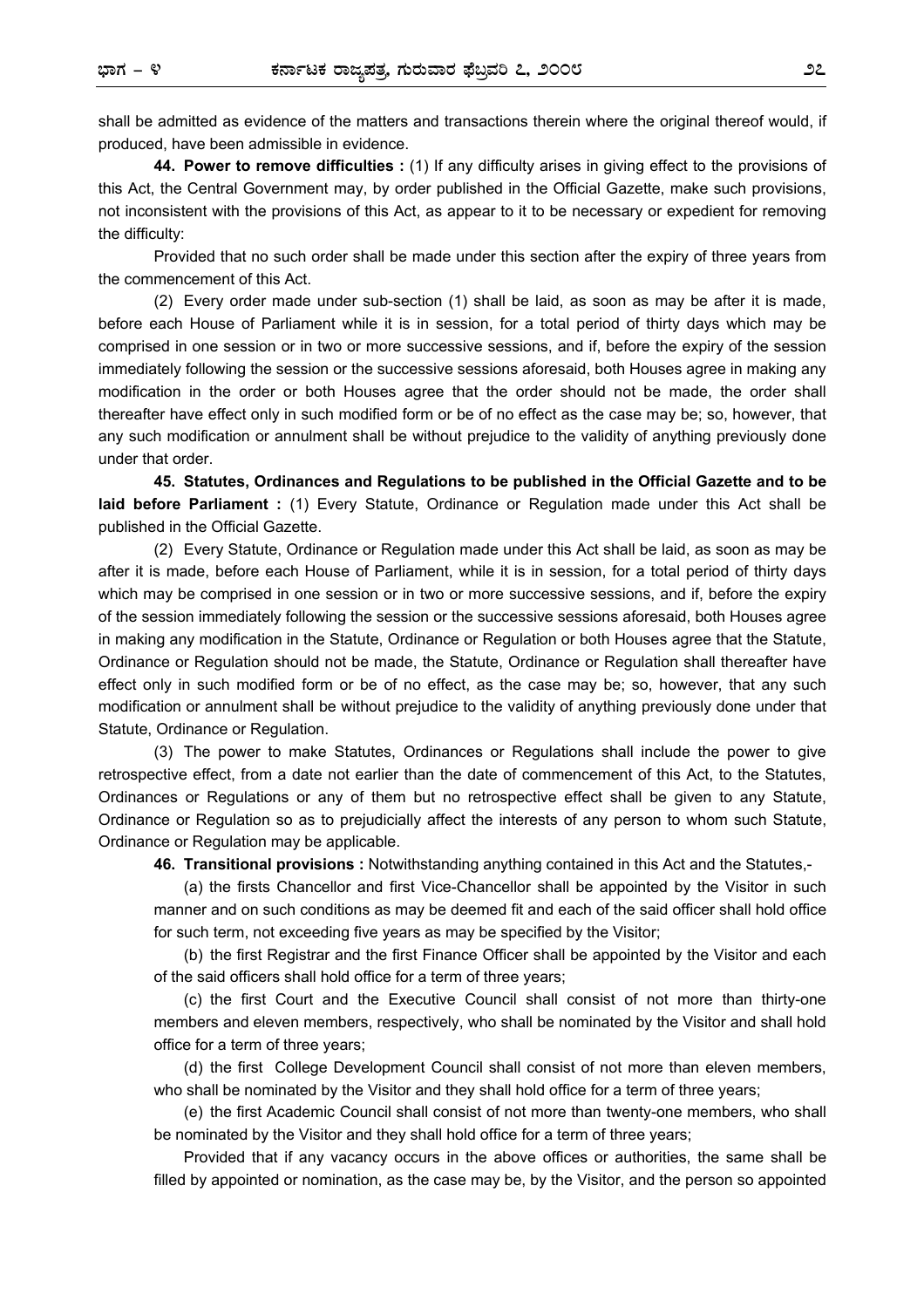or nominated shall hold office for so long as the officer or member in whose place he is appointed or nominated would have held office, if such vacancy had not occurred.

### **THE SCHEDULE (See Section 29) THE STATUTES OF THE UNIVERSITY**

**1. The Chancellor :** (1) The Chancellor shall be appointed by the Visitor from a panel of not less than three persons recommended by the Executive Council from amongst persons of eminence in the academic or public life of the country:

Provided that if the Visitor does not approve of any of the persons so recommended, he may call for fresh recommendations from the Executive Council.

(2) The Chancellor shall hold office for a term of five years and shall not be eligible for reappointed.

Provided that notwithstanding the expiry of his term of office, the Chancellor shall continue to hold office until his successor enters upon his office.

**2. The Vice-Chancellor :** (1) The Vice-Chancellor shall appointed by the Visitor from a panel of not less than three persons who shall be recommended by a Committee as constituted under clause (2):

Provided that if the Visitor does not approve of any of the persons included in the panel, he may call for an extended fresh panel.

(2) The Committee referred to in clause (1) shall consist of three persons, out of whom two shall be nominated by the Executive Council and one by the Visitor and the nominee of the Visitor shall be the convener of the Committee:

Provided that none of the members of the Committee shall be an employee of the University or an Institution maintained by, or admitted to the privileges of, the University or a member of any authority of the University.

(3) The Vice-Chancellor shall be a whole-time salaried officer of the University.

(4) The Vice-Chancellor shall hold office for a term of five years from the date on which he enters upon his office, or until he attains the age of sixty-five years, whichever is earlier, and he shall not be eligible for re-appointment:

Provided that notwithstanding the expiry of the said period of five years, he shall continue in office until his successor is appointed and enters upon his office:

Provided further that the Visitor may direct any Vice-Chancellor after his term has expired, to continue in office for such period, not exceeding a total period of one year, as may be specified by him.

(5) The emoluments and other conditions of service of the Vice-Chancellor shall be as follows:

(i) The Vice-Chancellor shall be paid a monthly salary and allowances, other than house rent allowance, at the rates fixed by the Central Government from time to time and he shall be entitled, without payment of rent, to use a furnished residence throughout his term of office and no charge shall fall on the Vice-Chancellor in respect of the maintenance of such residence.

(ii) The Vice-Chancellor shall be entitled to such terminal benefits and allowances as may be fixed by the Central Government from time to time:

Provided that where an employee of the University, or a College or an Institution maintained by, or admitted to the privileges of, the University, or of any other University or any College or Institution maintained by or admitted to the privileges of, such other University, is appointed as the Vice-Chancellor, he may be allowed to continue to contribute to any provident fund of which he is a member and the University shall contribute to the account of such person in that provident fund at the same rate at which the person had been contributing immediately before his appointment as the Vice-Chancellor:

Provided further that where such employee had been member of any pension scheme, the University shall make the necessary contribution to such scheme.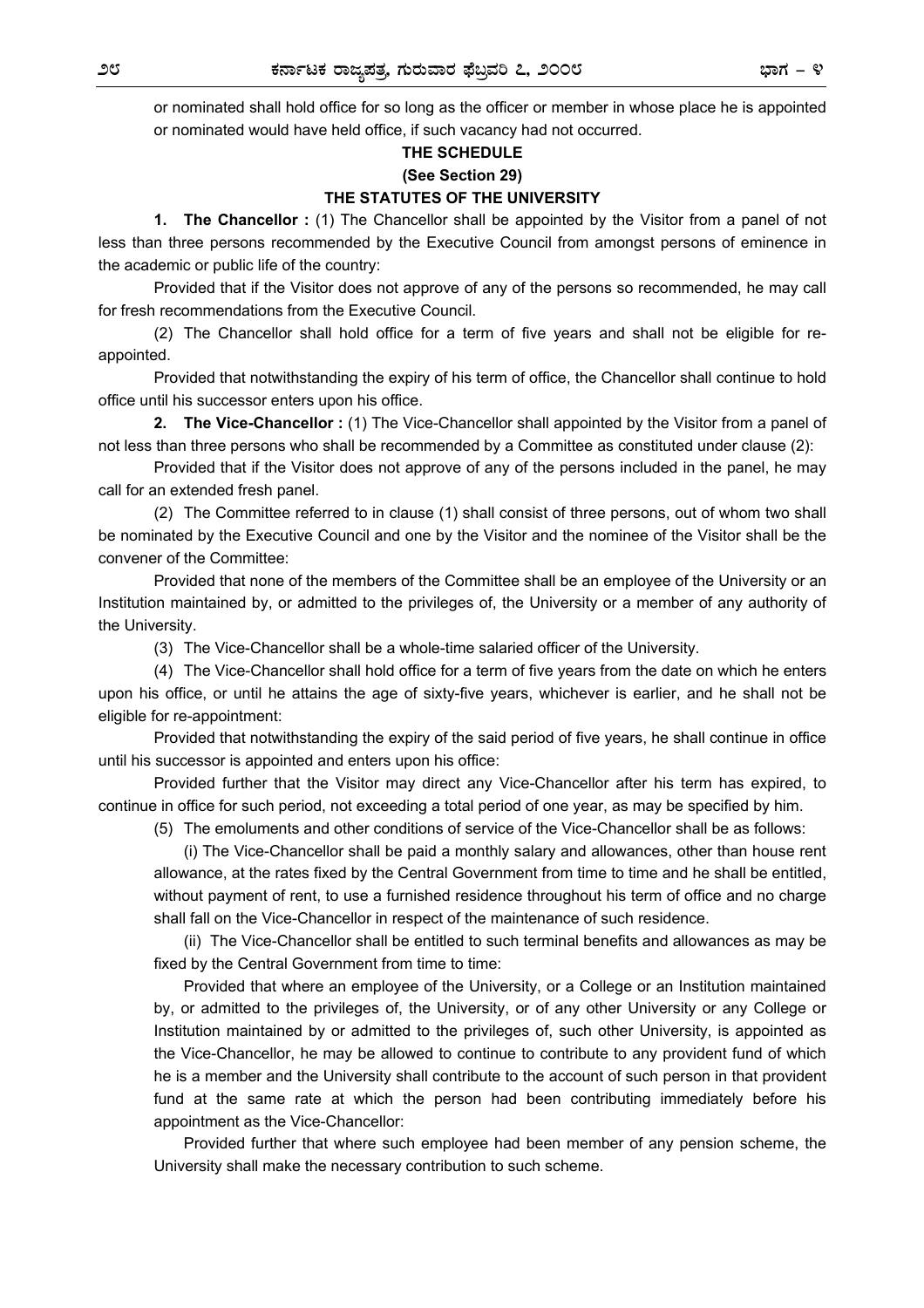(iii) The vice-Chancellor shall be entitled to traveling allowance at such rates as may be fixed by the Executive Council.

(iv) The Vice-Chancellor shall be entitled to leave on full pay at the rate of thirty days in a calendar year and the leave shall be credited to his account in advance in two half-yearly instalments of fifteen days each on the first day of January and July every year:

Provided that if the Vice-Chancellor assumes or relinquishes charge of the office of the Vice-Chancellor during the currency of a half year, the leave shall be credited proportionately at the rate of two and-a-half days for each completed month of service.

(v) In addition to the leave referred to in sub-clause (iv), the Vice-Chancellor shall also be entitled to half-pay leave at the rate of twenty days for each completed year of service, and halfpay leave may also be availed of as commuted leave on full pay on medical certificate:

Provided that when such commuted leave is availed of, twice the amount of half-pay leave shall be debited against half-pay leave due.

(6) If the office of the Vice-Chancellor becomes vacant due to death, resignation or otherwise, or if he is unable to perform his duties due to ill-health or any other cause, the Pro-Vice-Chancellor shall perform the duties of the Vice-Chancellor:

Provided that if the Pro-Vice-Chancellor is not available, the senior-most Professor shall perform the duties of the Vice-Chancellor until a new Vice-Chancellor assumes office or the existing Vice-Chancellor resumes the duties of his office, as the case may be.

**3. Powers and duties of the Vice-Chancellor :** (1) The Vice-Chancellor shall be ex officio Chairman of the Executive Council, the Academic Council and the Finance Committee and shall, in the absence of the Chancellor, preside at the Convocations held for conferring degrees and at meetings of the Court.

(2) The Vice-Chancellor shall be entitled to be present at, and address, any meeting of any authority or other body of the University, but shall not be entitled to vote thereat unless he is a member of such authority or body.

(3) It shall be the duty of the Vice-Chancellor to see that his Act, the Statutes, the Ordinances and the Regulations are duly observed, and he shall have all the powers necessary to ensure such observance.

(4) The Vice-Chancellor shall have all the powers necessary for the proper maintenance of discipline in the University and he may delegate any such powers to such person or persons as he deems fit.

(5) The Vice-Chancellor shall have the power to convene or cause to be convened the meetings of the Executive Council, the Academic Council and the Finance Committee.

 **4. Pro-Vice-Chancellor :** (1) The Pro-Vice-Chancellor shall be appointed by the Executive Council on the recommendation of the Vice-Chancellor:

Provided that where the recommendation of the Vice-Chancellor is not accepted by the Executive Council, the matter shall be referred to the Visitor who may either appoint the person recommended by the Vice-Chancellor or ask the vice-Chancellor to recommend another person to the Executive Council:

Provided further that the Executive Council may, on the recommendation of the Vice-Chancellor, appoint a Professor to discharge the duties of a Pro-Chancellor in addition to his own duties as a Professor.

(2) The term of office of a Pro-Vice-Chancellor shall be such as may be decided by the Executive Council but it shall not in any case exceed five years or until the expiration of the term of office of the Vice-Chancellor, whichever is earlier:

Provided that a Pro-Chancellor whose term of office has expired shall be eligible for reappointment:

Provided further that, in any case, a Pro-Vice-Chancellor shall retire on attaining the age of sixtyfive years: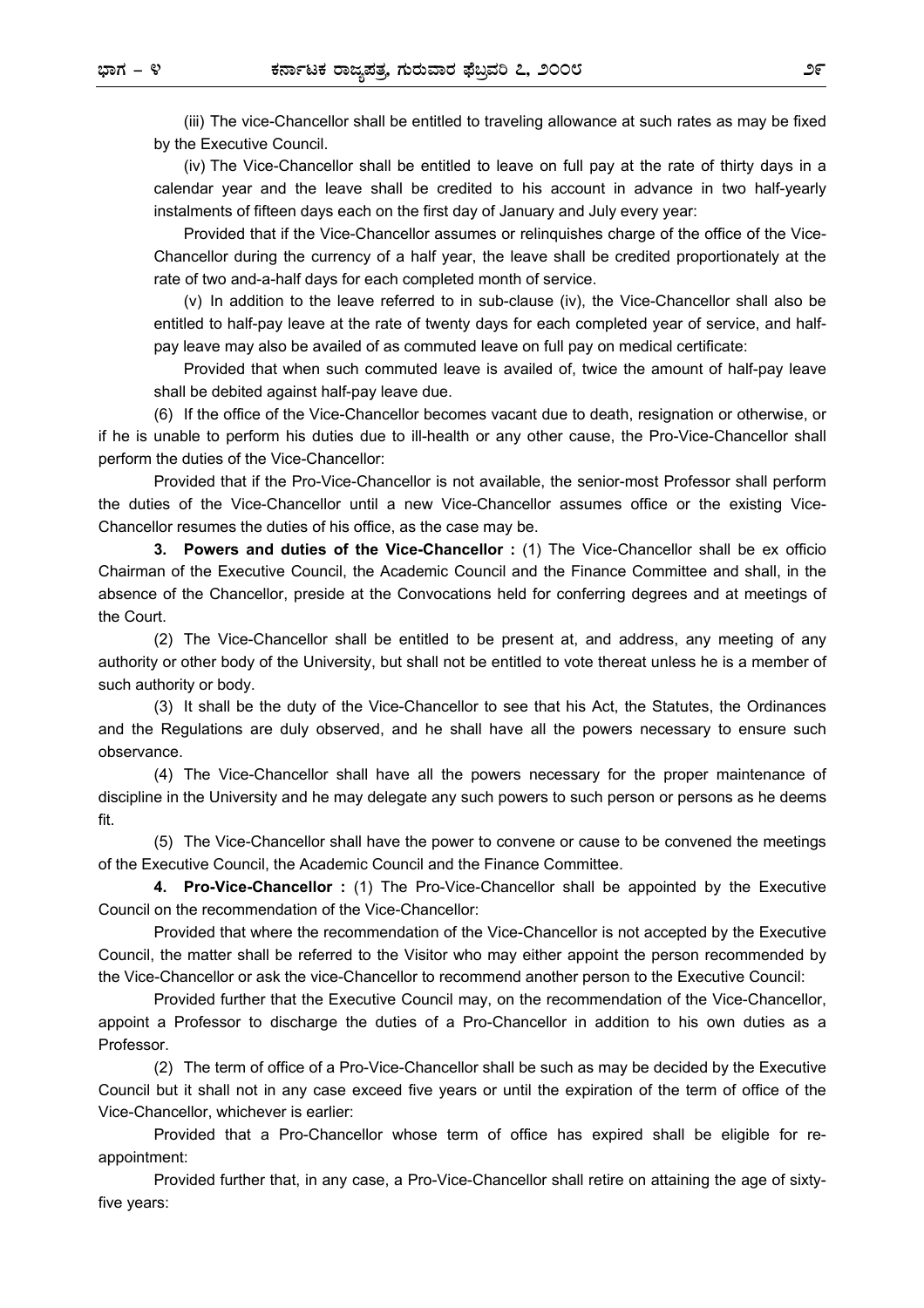Provided also that a Pro-Vice-Chancellor shall, while discharging the duties of the Vice-Chancellor under clause (6) of Statute 2, continue in office notwithstanding the expiration of his term of office as Pro-Vice-Chancellor, until the Vice-Chancellor resumes office a new Vice-Chancellor assumes office, as the case may be.

(3) The emoluments and other terms and conditions of service of a Pro-Vice-Chancellor shall be such as may be prescribed by the Ordinances.

(4) The Pro-Vice-Chancellor shall assist the Vice-Chancellor in respect of such matters as may be specified by the Vice-Chancellor in this behalf, from time to time, and shall also exercise such powers and perform such duties as may be assigned or delegated to him by the Vice-Chancellor.

**5. Deans of Schools :** (1) Every Dean of School shall be appointed by the Vice-Chancellor from amongst the Professors in the School by rotation in the order of seniority for a period of three years:

Provided that in case there is only one Professor or no Professor in a School, the Dean shall be appointed, for the time being, from amongst the Professor, if any, and the Readers in the School by rotation in the order of seniority:

Provided further that a Dean on attaining the age of sixty-two years shall cease to hold office as such.

(2) When the office of the Dean is vacant or when the Dean is, by reason of illness, absence or any other cause, unable to perform duties of his office, the duties of the office shall be performed by the senior-most Professor or Reader, as the case may be, in the School.

(3) The Dean shall be the Head of the School and shall be responsible for the conduct and maintenance of the standards of teaching and research in the School and shall have such other functions as may be prescribed by the Ordinances.

(4) The Dean shall have the right to be present and to speak at any meeting of the Boards of Studies or Committees of the School, as the case may be, but shall not have the right to vote thereat unless he is a member thereof.

**6. The Registrar :** (1) The Registrar shall be appointed by the Executive Council on the recommendation of a Selection Committee constituted for the purpose and shall be a whole-time salaried officer of the University.

(2) He shall be appointed for a term of five years and shall be eligible for re-appointment.

(3) The emoluments and other terms and conditions of service of the Registrar shall be such as may be prescribed by the Executive Council from time to time:

Provided that the Registrar shall retire on attaining the age of sixty-two years:

Provided further that a Registrar shall, notwithstanding his attaining the age of sixty-two years, continue in office until his successor is appointed and enters upon his office or until the expiry of a period of one year, whichever is earlier.

(4) When the office of the Registrar is vacant or when the Registrar is, by reason of illness, absence or any other cause, unable to perform the duties of his office, the duties of the office shall be performed by such person as the Vice-Chancellor may appoint for the purpose.

(5) (a) The Registrar shall have power to take disciplinary action against such of the employees, excluding teachers and other academic staff, as may be specified in the order of the Executive Council and to suspend the pending inquiry, to administer warnings to them or to impose on them the penalty of censure or the withholding of increment:

Provided that no such penalty shall be imposed unless the person has been given a reasonable opportunity of showing cause against the action proposed to be taken in regard to him.

(b) An appeal shall lie to the Vice-Chancellor against any order of the Registrar imposing any of the penalties specified in sub-clause (a).

(c) In a case where the inquiry discloses that a punishment beyond the power of the Registrar is called for, the Registrar shall, upon the conclusion of the inquiry, make a report to the Vice-Chancellor along with his recommendations: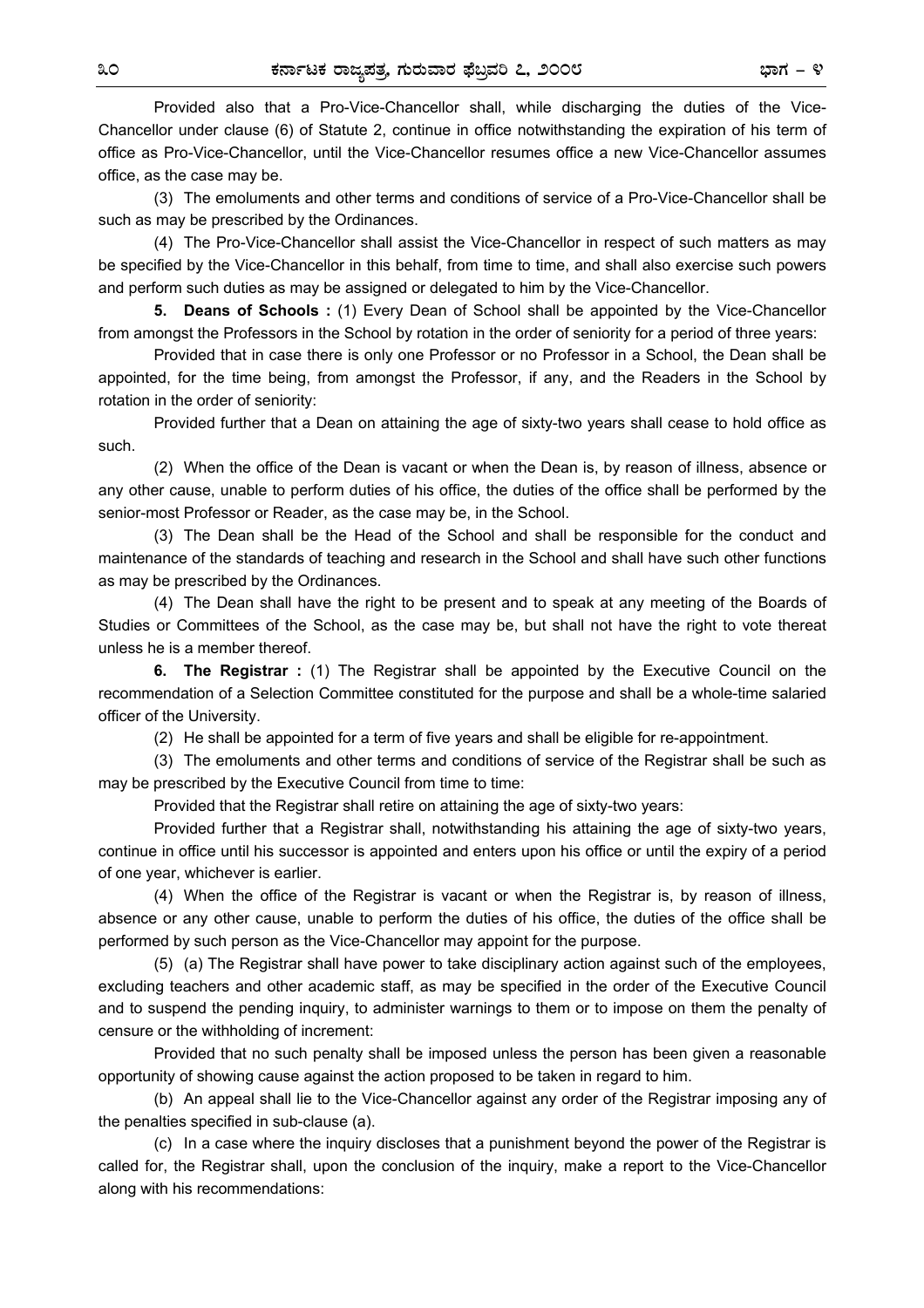Provided that an appeal shall lie to the Executive Council against an order of the Vice-Chancellor imposing any penalty.

(6) The Registrar shall be ex officio Secretary of the Executive Council, the Academic Council and the College Development Council, but shall not be deemed to be a member of any of these authorities and he shall be ex officio Member-Secretary of the Court.

(7) It shall be the duty of the Registrar –

(a) to be the custodian of the records, the common seal and such other property of the University as the Executive Council shall commit to his charge;

(b) to issue al notices convening meetings of the Court, the Executive Council, the Academic Council, the College Development Council and of any Committees appointed by those authorities;

(c) to keep the minutes of all the meetings of the Court, the Executive Council, the Academic Council, the College Development Council and of any Committees appointed by those authorities;

(d) to conduct the official correspondent of the Court, the Executive Council, the Academic Council and the College Development Council;

(e) to supply to the Visitor, copies of the agenda of the meetings of the authorities of the University as soon as they are issued and the minutes of such meetings;

(f) to represent the University in suits or proceedings by or against the University, sign powers of attorney and verify pleadings or depute his representative for the purpose; and

(g) to perform such other duties as may be specified in the Statutes, the Ordinance or the Regulations or as may be required from time to time, by the Executive Council or the Vice-Chancellor.

**7. The Finance Officer :** (1) The Finance Officer shall be appointed by the Executive Council on the recommendations of a Selection Committee constituted for the purpose and he shall be a wholetime salaried officer of the University.

(2) The Finance Officer shall be appointed for a term of five years and shall eligible for reappointment.

(3) The emoluments and other terms and conditions of service of the Finance Officer shall be such as may be prescribed by the Executive Council from time to time:

Provided that the Finance Officer shall retire on attaining the age of sixty-two years:

Provided further that the Finance Officer shall, notwithstanding his attaining the age of sixty-two years, continue in office until his successor is appointed and enter upon his office or until the expiry of a period of one year, whichever is earlier.

(4) When the office of the Finance Officer is vacant or when the Finance Officer is, by reason of illness, absence or any other cause, unble to perform the duties of his office, the duties of the office shall be performed by such person as the Vice-Chancellor may appoint for the purpose.

(5) The Finance Officer shall be ex officio Secretary of the Finance Committee, but shall not be deemed to be a member of such Committee.

(6) The Finance Officer shall-

(a) exercise general supervision over the funds of the University and shall advice it as regards its financial policy; and

(b) perform such other financial functions as may be assigned to him by the Executive Council or as may be prescribed by the Statutes or the Ordinances.

(7) Subject to the control of the Executive Council, the Finance Officer shall-

(a) hold and manage the property and investments of the University including trust and endowed property;

(b) ensure that the limits fixed by the Executive Council for recurring and non-recurring expenditure for a year are not exceeded and that all moneys are expended on the purpose for which they are granted or allotted;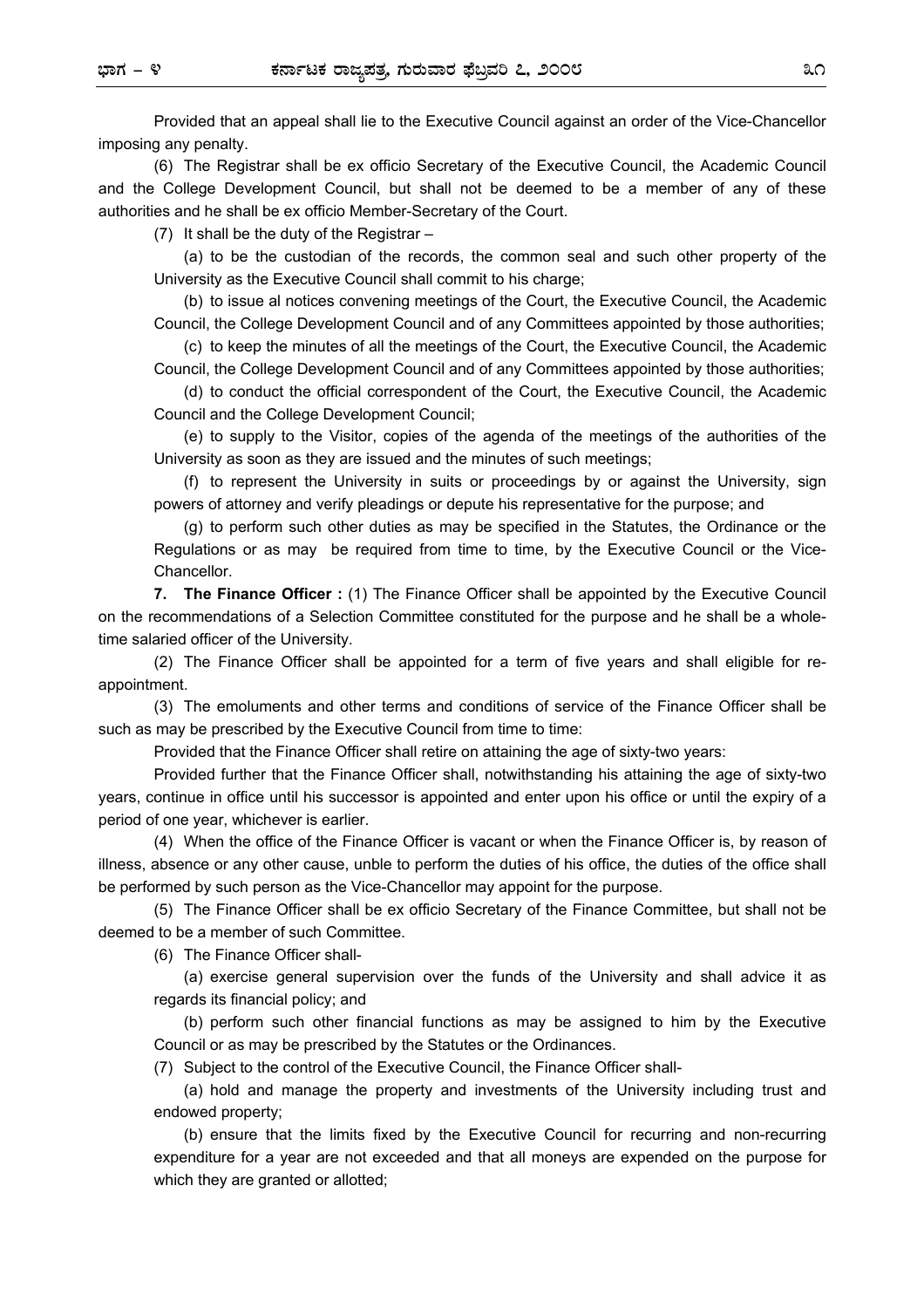(c) be responsible for the preparation of annual accounts and the budget of the University and for their presentation to the Executive Council;

(d) keep a constant watch on the state of the cash and bank balance and on the state of investments;

(e) watch the progress of the collection of revenue and advise on the methods of collection employed;

(f) ensure that the registers of buildings, land, furniture and equipment are maintained up-todate and that stock-checking is conducted, of equipment and other consumable materials in all offices, Departments, University, Institutes, Centres and Specialised Laboratories;

(g) bring to the notice of the Vice-Chancellor unauthoriesed expenditure and other financial irregularities and suggest disciplinary action against persons at fault; and

(h) call for from any office, Department, Centre, Laboratory, College or Institution maintained by the University and information or returns that he may consider necessary for the performance of his duties.

(8) Any receipt given by the Finance Officer or the person or persons duly authorized in this behalf by the Executive Council for any money payable to the University shall be sufficient discharge for payment of such money.

**8. The Controller of Examinations :** (1) The Controller of Examinations shall be appointed by the Executive Council on the recommendations of a Selection Committee constituted for the purpose and he shall be a whole-time salaried officer of the University.

(2) The Controller of Examinations shall be appointed for a term of five years and shall be eligible for re-appointment.

(3) The emoluments and other terms and conditions of service of the Controller of Examinations shall be such as may be prescribed by the Executive Council from time to time:

Provided that the Controller of Examinations shall retire on attaining the age of sixty-two years:

Provided further that the Controller of Examinations shall, notwithstanding his attaining the age of sixty-two years, continue in office until his successor is appointed and enters upon his office or until the expiry of a period of one year, whichever is earlier.

(4) When the office of the Controller of Examinations is vacant or when the Controller of Examinations is, by reason of illness, absence or any other cause, unable to perform the duties of his office, the duties of the office shall be performed by such person as the Vice-Chancellor may appoint ford the purpose.

(5) The Controller of Examinations shall arrange for and superintend the examinations of the University in the manner prescribed by the Ordinances.

**9. (1) The Librarian :** (1)The Librarian shall be appointed by the Executive Council on the recommendations of the Selection Committee constituted for the purpose and he shall be a whole-time salaried officer of the University.

(2) The Librarian shall exercise such powers and perform such duties as may be assigned to him by the Executive Council.

**10. Meetings of the Court :** (1) An annual meeting of the Court shall be held on a date to be fixed by the Executive Council unless some other date has been fixed by the Court in respect of any year.

(2) At an annual meeting of the Court, a report on the working of the University during the previous year, together with a statement of the receipts and expenditure, the balance sheet as audited, and the financial estimates for the next year shall be presented.

(3) A copy of the statement of receipts and expenditure, the balance sheet and the financial estimates referred to in clause (2) shall be sent to every member of the Court at least seven days before the date of the annual meeting.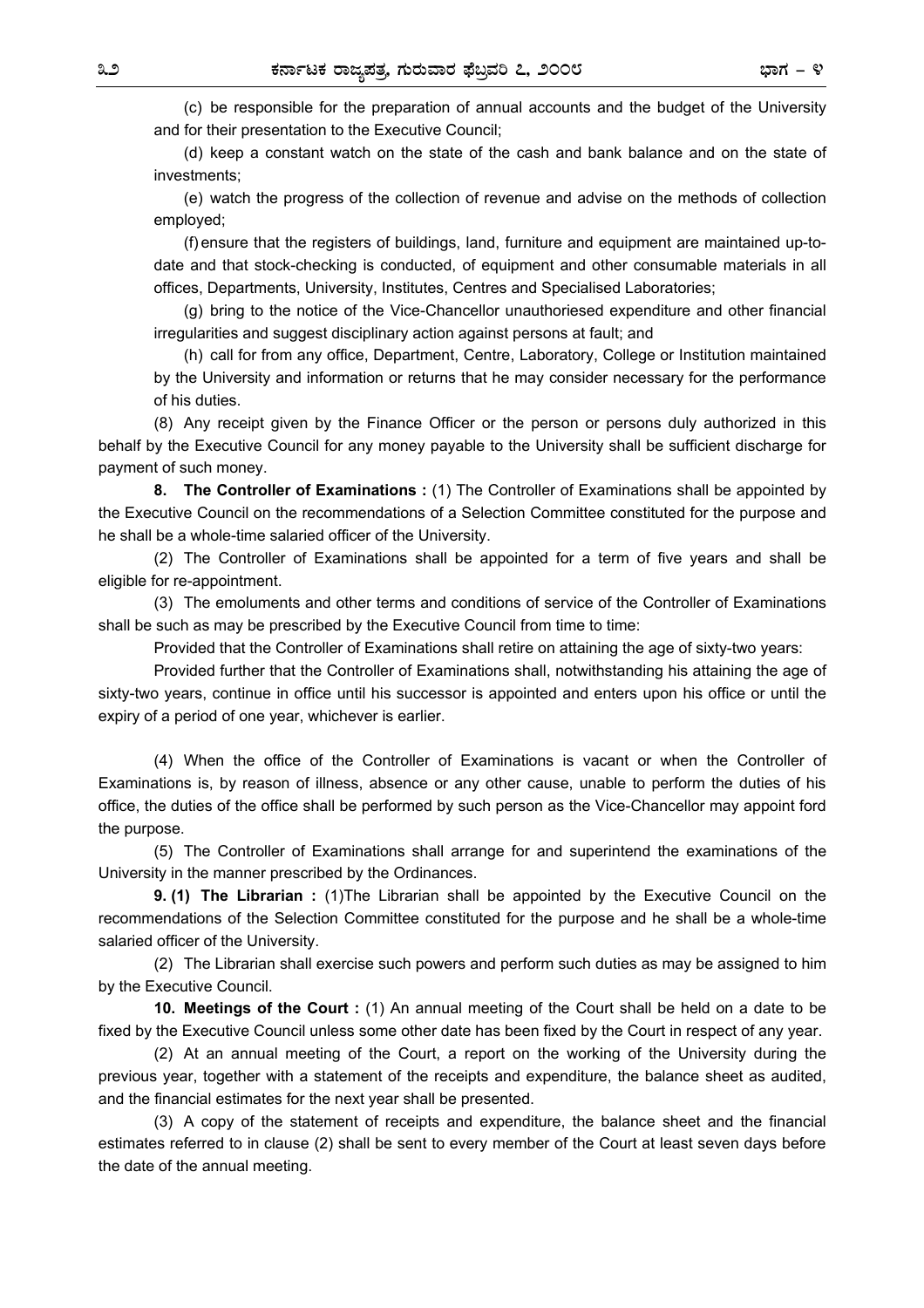(4) Special meetings of the Court may be convened by the Executive Council or the Vice-Chancellor or if there is no Vice-Chancellor, the Pro-Vice-Chancellor or if there is no Pro-Vice-Chancellor, by the Registrar.

(5) Eleven members of the Court shall form a quorum for a meeting of the Court.

**11. Quorum for meeting of the Executive Council :** Seven members of the Executive Council shall form a quorum for a meeting of the Executive Council.

**12. Powers and functions of the Executive Council :** (1) The Executive Council shall have the power of management and administration of the revenues and property of the University and the conduct of all administrative affairs of the University not otherwise provided for.

(2) Subject to the provisions of this Act, the Statutes and the Ordinances, the Executive Council shall, in addition to all other powers vested in it, have the following powers, namely:

(i) to create teaching and other academic posts, to determine the number and emoluments of such posts and to define the duties and conditions of service of Professors, Readers, Lecturers and other academic staff:

Provided that no action shall be taken by the Executive Council in respect of the number and qualifications of teachers and other academic staff otherwise than after consideration of the recommendations of the Academic Council;

(ii) to appoint such Professors, Readers, Lecturers and other academic staff, as may be necessary, on the recommendation of the Selection Committee constituted for the purpose and to fill-up temporary vacancies therein;

(iii) to recognise persons as University recognised teachers in the manner prescribed by the Ordinances;

(iv) to create administrative, ministerial and other necessary posts (including Chairs) and to make appointments thereto in the manner prescribed by the Ordinances;

(v) to grant leave of absence to any officer of the University other than the Chancellor and the Vice-Chancellor, and to make necessary arrangements for the discharge of the functions of such officer during his absence;

(vi) to regulate and enforce discipline among employees in accordance with the Statutes and the Ordinances;

(vii) to manage and regulate the finances, accounts, investments, property, business and all other administrative affairs of the University and for that purpose to appoint such agents as it may think fit;

(viii) to fix limits on the total recurring and the total non-recurring expenditure for a year on the recommendation of the Finance Committee;

(ix) to invest any money belonging to the University, including any unapplied income, in such stocks, funds, shares or securities, from time to time as it may think fit or in the purchase of immovable property in India, with the like powers of varying such investment from time to time;

(x) to transfer or accept transfers of any movable or immovable property on behalf of the University;

(xi) to provide buildings, premises, furniture and apparatus and other means needed for carrying on the work of the University;

(xii) to enter into, vary, carry out and cancel contracts on behalf of the University;

(xiii) to entertain, adjudicate upon, and if thought fit, to redress any grievances of the employees and students of the University who may, for any reason, feel aggrieved;

(xiv) to appoint examiners and moderators and, if necessary, to remove them, and to fix their fees, emoluments and traveling and other allowances, after consulting the Academic Council;

(xv) to select a common seal for the University and provide for the custody and use of such seal;

(xvi) to make such special arrangements as may be necessary for the residence of women students;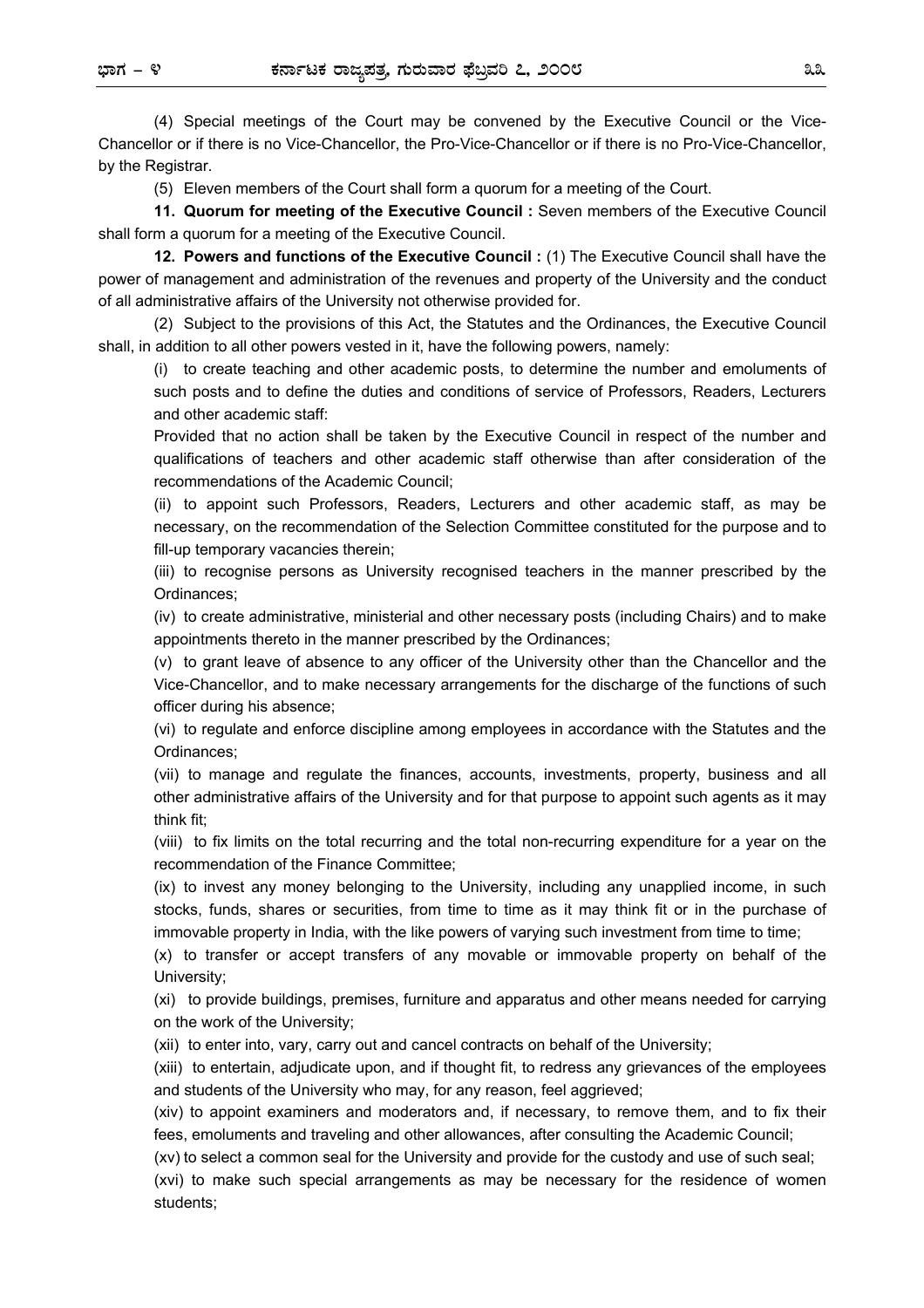(xvii) to institute fellowships, scholarships, studentships, medals and Prizes;

(xviii) to provide for the appointment of Visiting Professors, Emeritus Professors, Consultants and Scholars and determine the terms and conditions of such appointments; and

(xix) to exercise such other powers and perform such other duties as may be conferred or imposed on it by the Ordinances or the statutes.

**13. Quorum for meetings of the Academic Council :** Nine members of the Academic Council shall form a quorum for a meeting of the Academic Council.

**14. Powers and functions of the Academic Council :** Subject to the provisions of this Act, the Statutes and the Ordinances, the Academic Council shall, in addition to all other powers vested in it, have the following powers, namely:-

(a) to exercise general supervision over the academic policies of the University and to give directions regarding methods of instruction, co-ordination of teaching among the Colleges and the Institutions, evaluation of research and improvement of academic standards;

(b) to bring about and promote inter-School co-ordination and to establish or appoint such committees or boards as may be deemed necessary for the purpose;

(c) to consider matters of general academic interest either on its own initiative, or on a reference by a School or the Executive Council, and to take appropriate action thereon; and

(d) to frame such Regulations and rules consistent with the Statutes and the Ordinances regarding the academic functioning of the University, discipline, residence, admissions, award of fellowships and studentships, fees, concessions, corporate life and attendance.

**15. Schools of Studies and Departments :** (1) The University shall have such Schools of Studies as may be specified in the Statutes.

(2) Every School shall have a School Board and the members of the first School Board shall be nominated by the Executive Council for a period of three years.

(3) The composition, powers and functions of a School Board shall be prescribed by the Ordinances.

(4) The conduct of the meetings of a School Board and the quorum required for such meetings shall be prescribed by the Ordinances.

(5) (a) Every School shall consist of such Departments as may be assigned to it by the Ordinances:

Provided that the Executive Council may, on the recommendation of the Academic Council, establish Centres of studies to which may be assigned such teachers of the University as the Executive Council may consider necessary.

(b) Each Department shall consist of the following members, namely:-

(i) Teachers of the Department;

(ii) Persons conducting research in the Department;

(iii) Dean of the School;

(iv) Honorary Professors, if any, attached to the Department; and

(v) Such other persons as may be members of the Department in accordance with the provisions of the Ordinances.

**16. Board of Studies :** (1) Each Department shall have a Board of Studies.

(2) The constitution of the Board of Studies and the term of office of its members shall be prescribed by the Ordinances.

(3) Subject to the overall control and supervision of the Academic Council, the functions of a Board of Studies shall be to approve subjects for research for various degrees and other requirements of research degrees and to recommend to the concerned School Board in the manner prescribed by the Ordinances-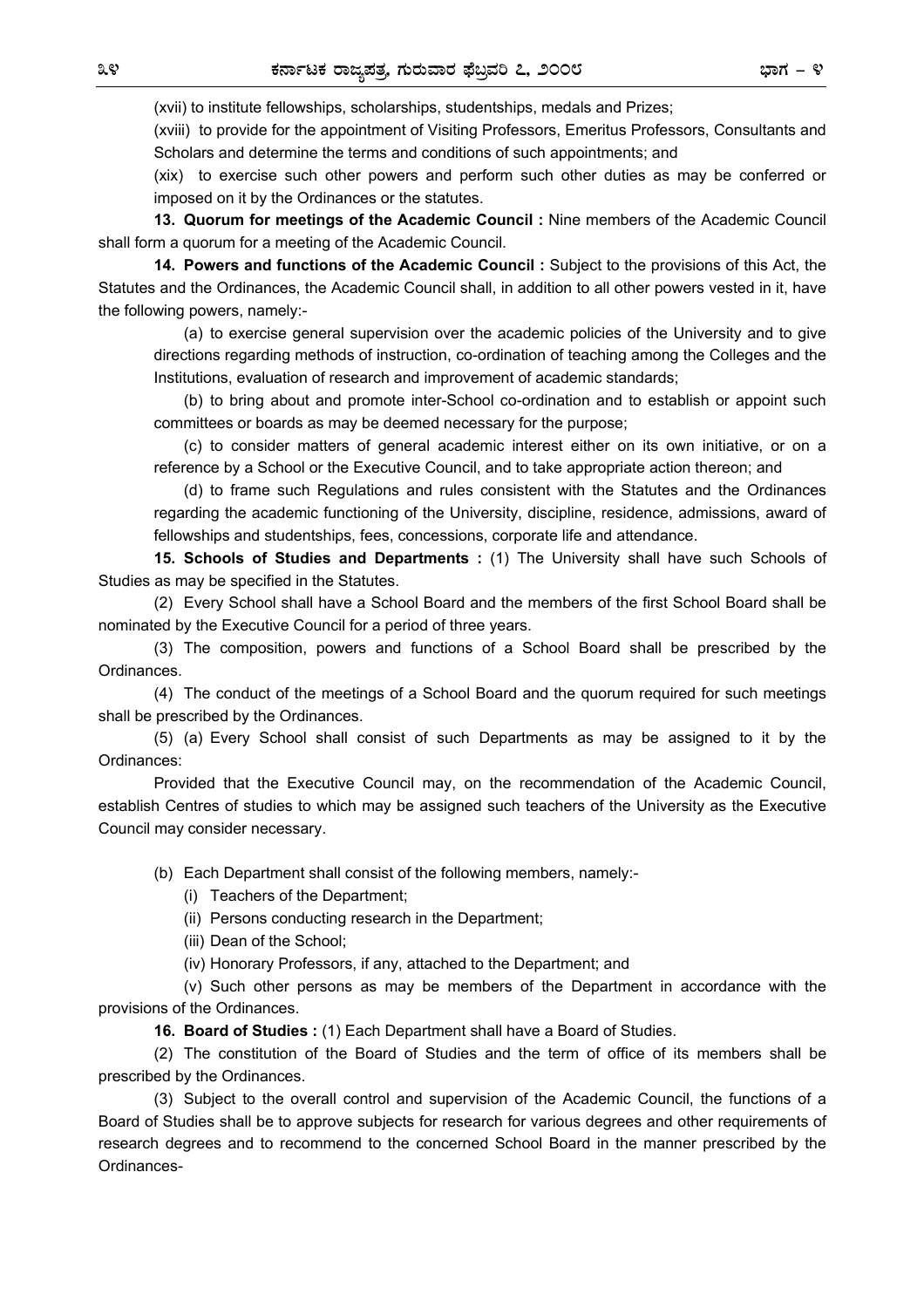(a) courses of studies and appointment of examiners for courses, but excluding research degrees;

(b) appointment of supervisors for research; and

(c) measures for the improvement of the standard of teaching and research:

Provided that the above functions of a Board of Studies shall, during the period of three years immediately after the commencement of the Act, be performed by the Department.

**17. The Finance Committee :** (1) The Finance Committee shall consist of the following members, namely:-

(i) the Vice-Chancellor;

(ii) the Pro-Vice-Chancellor;

(iii) one person to be nominated by the Court.

(iv) three persons to be nominated by the Executive Council, out of whom at least one shall be a member of the Executive Council; and

(v) three persons to be nominated by the Visitor.

(2) Five members of the Finance Committee shall form a quorum for a meeting of the Finance **Committee.** 

(3) All the members of the Finance Committee, other than ex officio members, shall hold office for a term of three years.

(4) A member of the Finance Committee shall have the right to record a minute of dissent if he does not agree with any decision of the Finance Committee.

(5) The Finance Committee shall meet at least thrice every year to examine the accounts and to scrutinise proposals for expenditure.

(6) All proposals relating to creation of posts, and those items which have not been included in the Budget, shall be examined by the Finance Committee before they are considered by the Executive Council.

(7) The annual accounts and the financial estimates of the University prepared by the Finance Officer shall be laid before the Finance Committee for consideration and comments and thereafter submitted to the Executive Council for approval.

(8) The Finance Committee shall recommend limits for the total recurring expenditure and the total non-recurring expenditure for the year, based on the income and resources of the University (which, in the case of productive works, may include the proceeds of loans).

**18. Selection Committees :** (1) There shall be Selection Committees for making recommendations to the Executive Council for appointment to the posts of Professor, Reader, Lecturer, Registrar, Finance Officer, Librarian and Principals of Colleges and Institutions maintained by the University.

(2) The Selection Committee for appointment to the posts specified in Column 1 of the Table below shall consist of the Vice-Chancellor, a nominee of the Visitor and the persons specified in the corresponding entry in Column 2 of the said Table:

**TABLE** 

| .               |                                 |                                                                      |  |
|-----------------|---------------------------------|----------------------------------------------------------------------|--|
|                 |                                 | 2                                                                    |  |
| Professor       | (۱)                             | The Dean of the School                                               |  |
|                 | (ii)                            | The Head of the Department if he is a Professor.                     |  |
|                 | (iii)                           | Three persons not in the service of the University, nominated by     |  |
|                 |                                 | the Executive Council, out of a panel of names recommended by        |  |
|                 |                                 | the Academic Council for their special knowledge of, or interest in, |  |
|                 |                                 | the subject with which the Professor will be concerned.              |  |
| Reader/Lecturer | $\left( \left  \right  \right)$ | The Head of the Department.                                          |  |
|                 | (11)                            | One Professor nominated by the Vice-Chancellor.                      |  |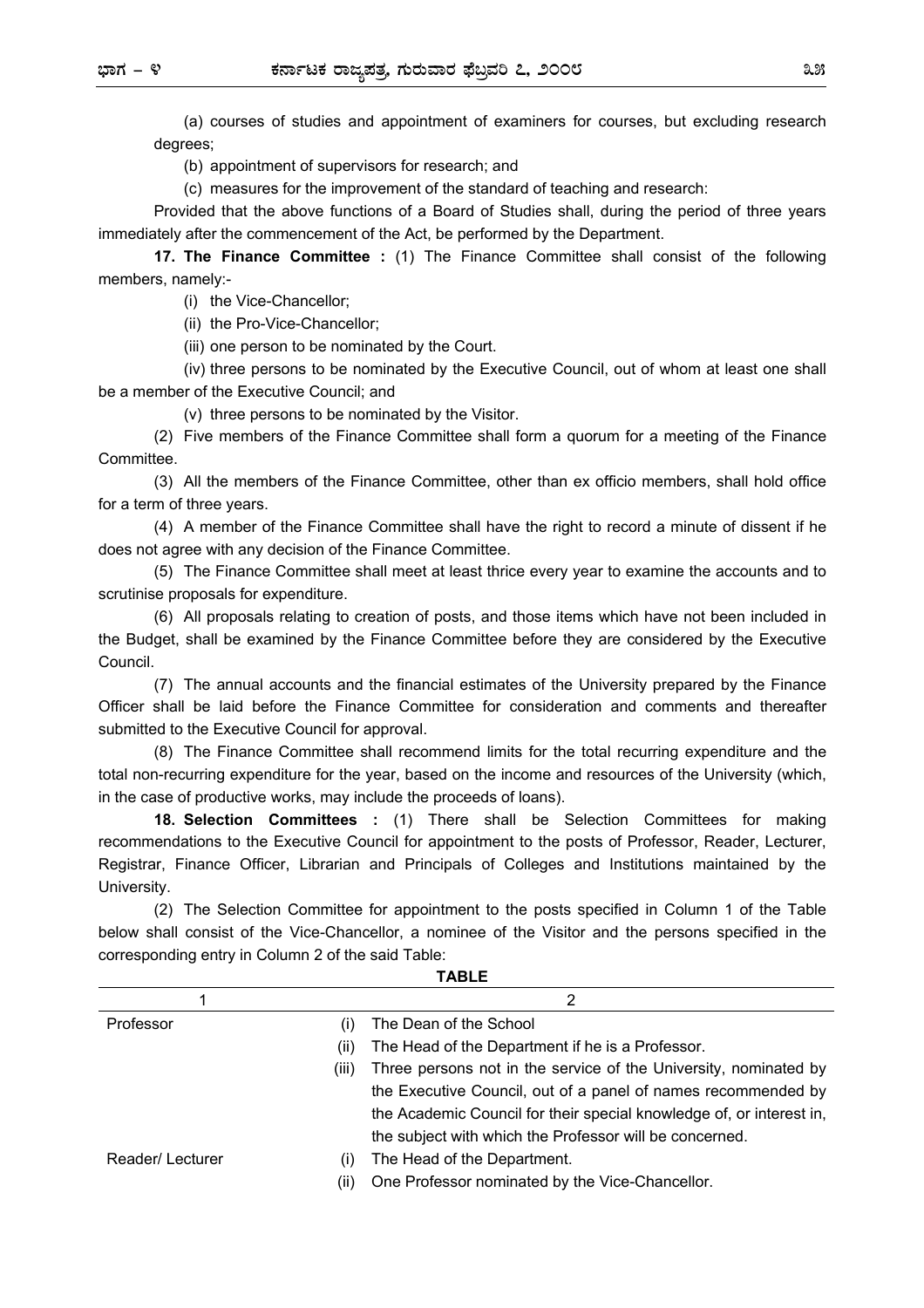| ושו<br>٠ |  |  |
|----------|--|--|
|----------|--|--|

|                                                                         | (iii) | Two persons not in the service of the University, nominated by the<br>Executive Council, out of a panel of names recommended by the<br>Academic Council for their special knowledge of, or interest in, the<br>subject with which the Reader/Lecturer will be concerned.               |
|-------------------------------------------------------------------------|-------|----------------------------------------------------------------------------------------------------------------------------------------------------------------------------------------------------------------------------------------------------------------------------------------|
| Registrar/Finance Officer                                               | (i)   | Two member of the Executive Council nominated by it.                                                                                                                                                                                                                                   |
|                                                                         | (ii)  | One person not in the service of the University nominated by the<br>Executive Council.                                                                                                                                                                                                 |
| Librarian                                                               | (I)   | Two persons not in the service of the University who have special<br>knowledge of the subject of the Library Science/Library<br>Administration nominated by the Executive Council.                                                                                                     |
|                                                                         | (ii)  | One person not in the service of the University nominated by the<br>Executive Council.                                                                                                                                                                                                 |
| Principal of College or<br>Institution maintained by<br>the University. |       | Three persons not in the service of the University of whom two<br>shall be nominated by the Executive Council and one by the<br>Academic Council for their special knowledge of, or interest in, a<br>subject in which instruction is being provided by the College or<br>Institution. |
|                                                                         |       |                                                                                                                                                                                                                                                                                        |

**Note 1 .-** Where the appointment is being made fro an inter-disciplinary project, the head of the project shall be deemed to the Head of the Department concerned.

**Note 2 .-** The Professor to be nominated by the Vice-Chancellor shall be a Professor concerned with the speciality for which the selection is being made and the Vice-Chancellor shall consult the Head of the Department and the Dean of School before nominating the Professor.

(3) The Vice-Chancellor, or in his absence the Pro-Vice-Chancellor, shall convene and preside at the meeting of the Selection Committee:

Provided that the meeting of the Selection Committee shall be fixed after prior consultation with, and subject to the convenience of Visitor's nominee and the experts nominated by the Executive Council:

Provided further that the proceedings of the Selection Committee shall not be valid unless,

(a) where the number of Visitor's nominee and the persons nominated by the Executive Council is four in all, at least three of them attend the meeting; and

(b) where the number of Visitor's nominee and the persons nominated by the Executive Council is three in all, at least two of them attend the meeting.

(4) The procedure to be followed by the Selection Committee shall be laid down in the Ordinances.

(5) If the Executive Council is unable to accept the recommendations made by the Selection Committee, it shall record its reasons and submit the case to the Visitor for final orders.

(6) Appointments to temporary post shall be made in the manner indicated below:-

(i) If the temporary vacancy is for duration longer than one academic session, it shall be filled on the advice of the Selection Committee in accordance with the procedure indicated in the foregoing clauses:

Provided that if the Vice-Chancellor is satisfied that in the interests of work it is necessary to fill the vacancy, the appointment may be made on a purely temporary basis on the advice of a local Selection Committee referred to in sub-clause (ii) for a period not exceeding six months.

(ii) If the temporary vacancy is for a period less than a year, an appointment to such vacancy shall be made on the recommendation of a local Selection Committee consisting of the Dean of the School concerned, the Head of the Department and a nominee of the Vice-Chancellor:

Provided that if the same person holds the offices of the Dean and the Head of the Department, the Selection Committee may contain two nominees of the Vice-Chancellor.

Provided further that in the case of sudden casual vacancies of teaching posts caused by death or any other reason, the Dean may, in consultation with the Head of the Department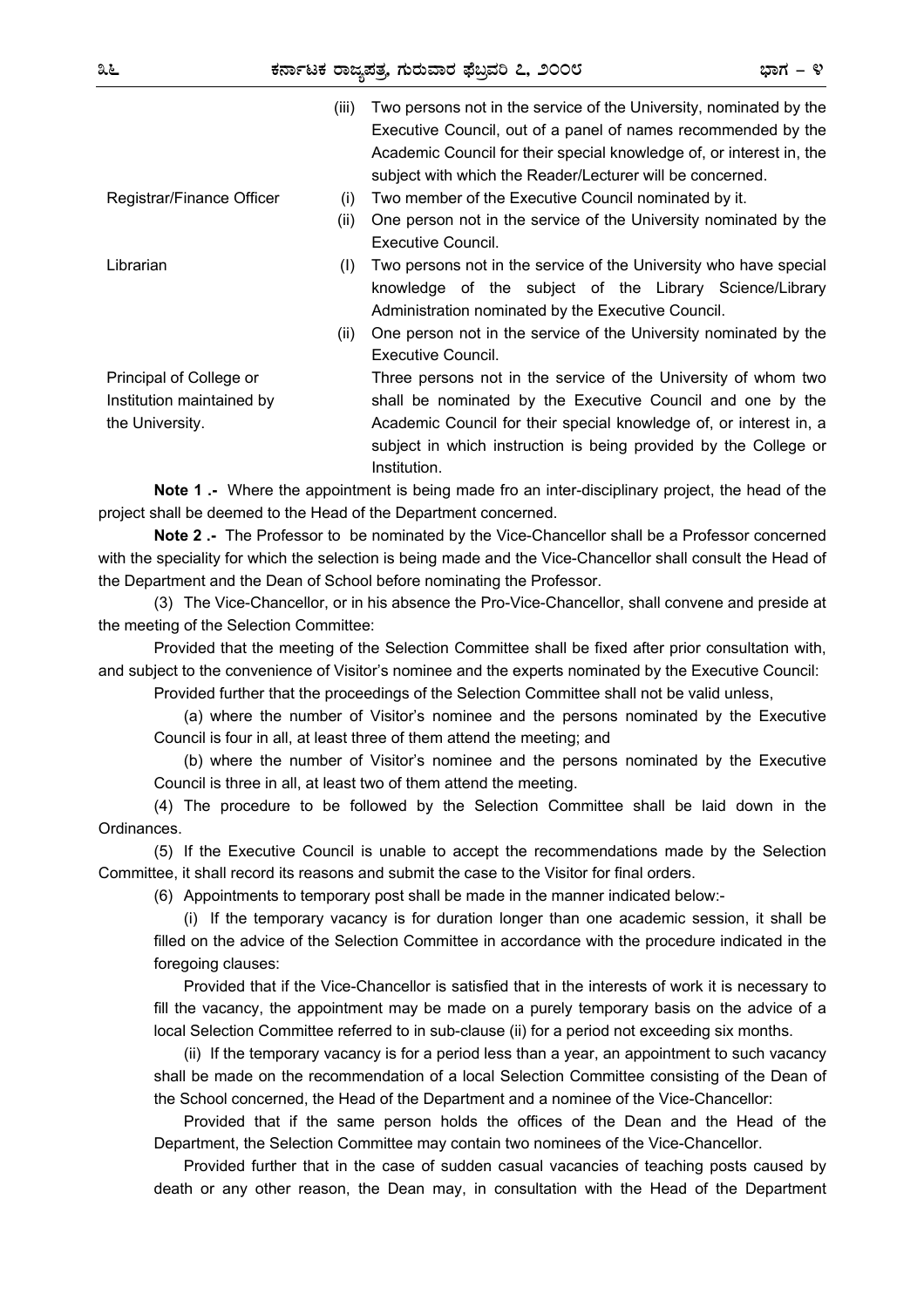concerned, make a temporary appointment for a month and report to the Vice-Chancellor and the Registrar about such appointment.

(iii) No teacher appointed temporarily shall, if he is not recommended by a regular Selection Committee for appointment under the Statutes, be continued in service on such temporary employment, unless he is subsequently selected by a local Selection Committee or a regular Selection Committee, for a temporary or permanent appointment, as the case may be.

**19. Special mode of appointment :** (1) Notwithstanding anything contained in Statute 18, the Executive Council may invite a person of high academic distinction and professional attainments to accept a post of Professor or any other equivalent academic post in the University on such terms and conditions as it deems fit and on the person agreeing to do so appoint him to the post.

(2) The Executive Council may appoint a teacher or any other academic staff working in any other University or organisation for undertaking a Joint project in accordance with the manner laid down in the Ordinances.

**20. Appointment for a fixed tenure :** The Executive Council may appoint a person selected in accordance with the procedure laid down in Statute 18 for a fixed tenure on such terms and conditions as it deems fit.

**21. Recognised teachers :** (1) The qualifications of recognised teachers shall be such as may be prescribed by the Ordinances.

(2) All applications for the recognition of teachers shall be made in such manner as may be laid down by the Ordinances.

(3) No teacher shall be recognised as a teacher except on the recommendation of a Selection Committee constituted for the purpose in the manner laid down in the Ordinances.

(4) The period of recognisation of a teacher shall be determined by the Ordinances made in that behalf.

(5) The Academic Council may, by a special resolution passed by a majority of not less than twothirds of the members present and voting, withdraw recognition from a teacher:

Provided that no such resolution shall be passed until notice in writing has been given to the person concerned calling upon him to show cause, within such time as may be specified in the notice, why such resolution should not be passed and until his objections, if any, and any evidence he may produce in support of them have been considered by the Academic Council.

**22. Committees :** (1) An authority of the University may appoint as many standing or special Committees as it may deem fit, and may appoint to such Committees persons who are not members of such authority.

(2) A Committee appointed under clause (1) may deal with any subject delegated to it subject to subsequent confirmation by the authority appointing it.

**23. Terms and conditions of service and code of conduct of the teachers, etc :** (1) All the teachers and other academic staff of the University shall, in the absence of any agreement to the contrary, be governed by the terms and conditions of service and code of conduct at are specified in the Statutes, the Ordinances and the Regulations.

(2) The emoluments of members of the academic staff shall be such as may be prescribed by the Ordinances.

(3) Every teacher and member of the academic staff of the University shall be appointed on a written contract, the form of which shall be prescribed by the Ordinances.

(4) A copy of every contract referred to in clause (3) shall be deposited with the Registrar.

**24. Terms and conditions of service and code of conduct of other employees :** (1) All the employees of the University, other than the teachers and other academic staff shall, in the absence of any contract to the contrary, be governed by the terms and conditions of service and code of conduct as are specified in the Statutes, the Ordinances and the Regulations.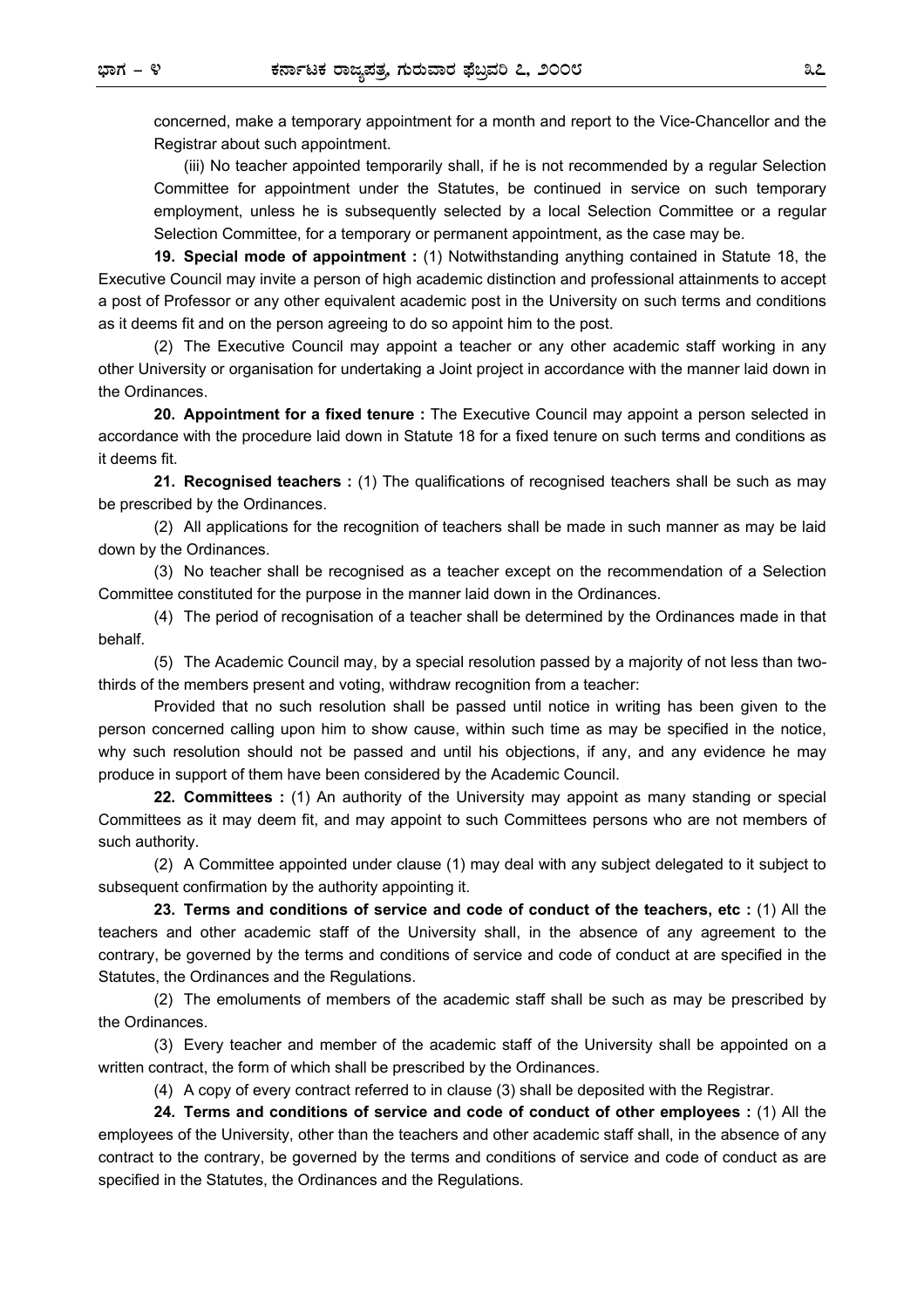(2) The manner of appointment and emoluments of employees, other than the teachers and other academic staff, shall be such as may be prescribed by the Ordinances.

**25. Seniority list :** (1) Whenever, in accordance with the Statutes, any person is to hold an office or be a member of an authority of the University by rotation according to seniority, such seniority shall be determined according to the length of continuous service of such person in his grade and in accordance with such other principles as the Executive Council may, from time to time, prescribe.

(2) it shall be the duty of the Registrar to prepare and maintain in respect of each class of persons to whom the provisions of these Statues apply, a complete and up-to-dated seniority list in accordance with the provisions of clause (1).

(3) If two or more persons have equal length of continuous service in a particular grade or the relative seniority of any person or persons is otherwise in doubt, the Registrar may, on his own motion and shall, at the request of any such person, submit the matter to the Executive Council whose decision thereon shall be final.

**26. Removal of employees of the University :** (1) Where there is an allegation of misconduct against a teacher, a member of the academic staff or other employee of the University, the Vice-Chancellor, in the case of the teacher or a member of the academic staff, and the authority competent to appoint (hereinafter referred to as the appointing authority) in the case of other employee may, by order in writing, place such teacher, member of the academic staff or other employee, as the case may be, under suspension and shall forthwith report to the Executive Council the circumstances in which the order was made:

Provided that the Executive Council may, if it is of the opinion, that the circumstances of the case do not warrant the suspension of the teacher or a member of the academic staff, revoke such order.

(2) Notwithstanding anything contained in the terms of the contract of appointment or of any other terms and conditions of service of the employees, the Executive Council in respect of teachers and other academic staff, and the appointing authority in respect of other employees shall have the power to be more a teacher or a member of the academic staff or other employee, as the case may be, on grounds of misconduct.

(3) Save as aforesaid, the Executive Council, or as the case may be, the appointing authority, shall not be entitled to remove any teacher, member of the academic staff or other employee except for a good cause and after giving three months' notice or on payment of three months' salary in lieu thereof.

(4) No teacher, member of the academic staff or other employee shall be removed under clause (2) or clause (3) unless he has been given a reasonable opportunity of showing cause against the action proposed to be taken in regard to him.

(5) The removal of a teacher, member of the academic staff or other employee shall take effect from the date on which the order of removal is made:

Provided that where the teacher, member of the academic staff or other employee is under suspension at the time of his removal, such removal shall take effect from the date on which he was placed under suspension.

(6) Notwithstanding anything contained in the foregoing provisions of this Statute, a teacher, member of the academic staff or other employee may resign,-

(a) if he is a permanent employee, only after giving three months' notice in writing to the Executive Council or the appointing authority, as the case may be, or by paying three months' salary in lieu thereof;

(b) if he is not a permanent employee, only after giving one month's notice in writing to the Executive Council or, as the case may be, the appointing authority or by paying one month's salary in lieu thereof:

Provided that such resignation shall take effect only on the date on which the resignation is accepted by the Executive Council or the appointing authority, as the case may be.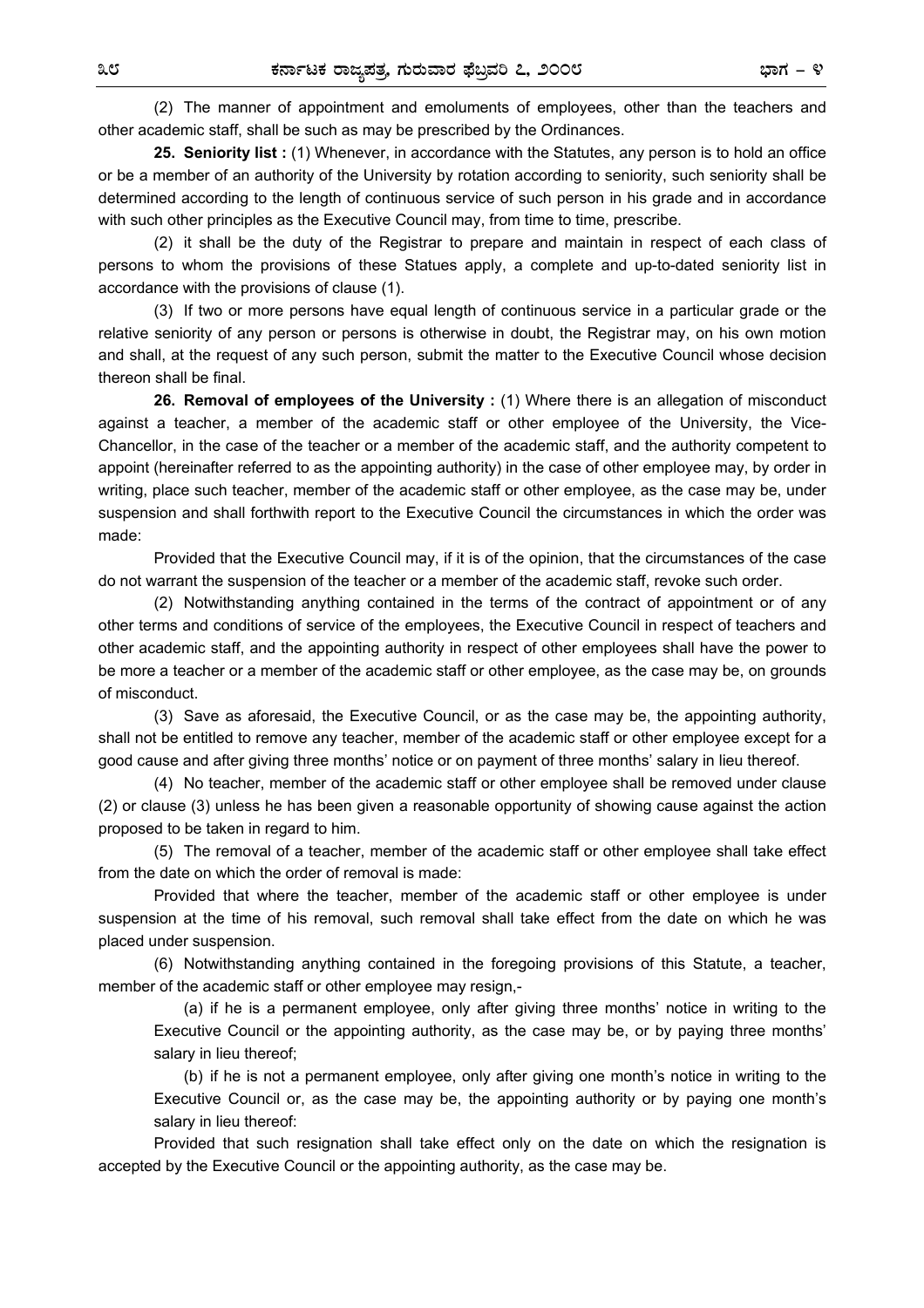**27. Honorary degrees :** (1) The Executive Council may, on the recommendation of the Academic Council and by a resolution passed by a majority of not less than two-thirds of the members present and voting, make proposals to the Visitor for the conferrment of honorary degrees:

Provided that in case of emergency, the Executive Council may, on its own motion, make such proposals.

(2) The Executive Council may, by a resolution passed by a majority of not less than two-thirds of the members present and voting, withdraw, with the previous sanction of the Visitor, any honorary degree conferred by the University.

**28. Withdrawal of degrees, etc :** The Executive Council may, by a special resolution passed by a majority of not less than two-third of the members present and voting, withdraw any degree or academic distinction conferred on, or any certificates or diploma granted to, any person by the University for good and sufficient cause:

Provided that no such resolution shall be passed until a notice in writing has been given no that person calling upon him to show caused within such time as may be specified in the notice why such a resolution should not be passed and until his objections, if any, and any evidence he may produce in support of them, have been considered by the Executive Council.

**29. Maintenance of discipline among students of the University :** (1) All powers relating to the maintenance of discipline and disciplinary action in relation to the students of the University shall vest in the Vice-Chancellor.

(2) There shall be a Proctor of the University to assists the Vice-Chancellor in the exercise of the powers referred to in clause (1), who shall be appointed by the Executive Council from amongst the Professors and Readers in the manner prescribed by the Ordinances.

(3) The Vice-Chancellor may delegate all or any of the powers referred to in clause (1), as he deems proper, to the Proctor and to such other officers as he may specify in this behalf.

(4) Without prejudice to the generality of his powers relating to the maintenance of discipline and taking such action, as may seem to him appropriate for the maintenance of discipline, the Vice-Chancellor may, in exercise of such powers, by order, direct that any student or students be expelled or rusticated, for a specified period, or be not admitted to a course or courses of study in a College, Institution or Department or a School of the University for a stated period, or be punished with fine an amount to be specified in the order, or be debarred from taking an examination or examinations conducted by the University, College, Institution or Department or a School for one or more years, or that the results of the student or students concerned in the examination or examinations in which he or they have appeared be cancelled.

(5) The Principals of Colleges, Institutions, Deans of Schools of Studies and Heads of teaching Departments in the University shall have the authority to exercise all such disciplinary powers over the student in their respective Colleges, Institutions, Schools and teaching Departments in the University, as may be necessary for the proper conduct of such Colleges, Institutions, Schools and teaching Departments.

(6) Without prejudice to the powers of the Vice-Chancellor and the Principal and other persons specified in clause (5), detailed rules of discipline and proper conduct shall be made by the University. The Principals of Colleges, Institutions, Deans of Schools of Studies and Heads of teaching Departments in the University may also make such supplementary rules as they deem necessary for the purposes stated therein.

(7) At the time of admission, every student shall be required to sign a declaration to the effect that he submits himself to the disciplinary jurisdiction of the Vice-Chancellor and other authorities of the University.

**30. Maintenance of discipline among students of College, or an Institution not maintained by University :** All powers relating to discipline and disciplinary action in relation to students of a College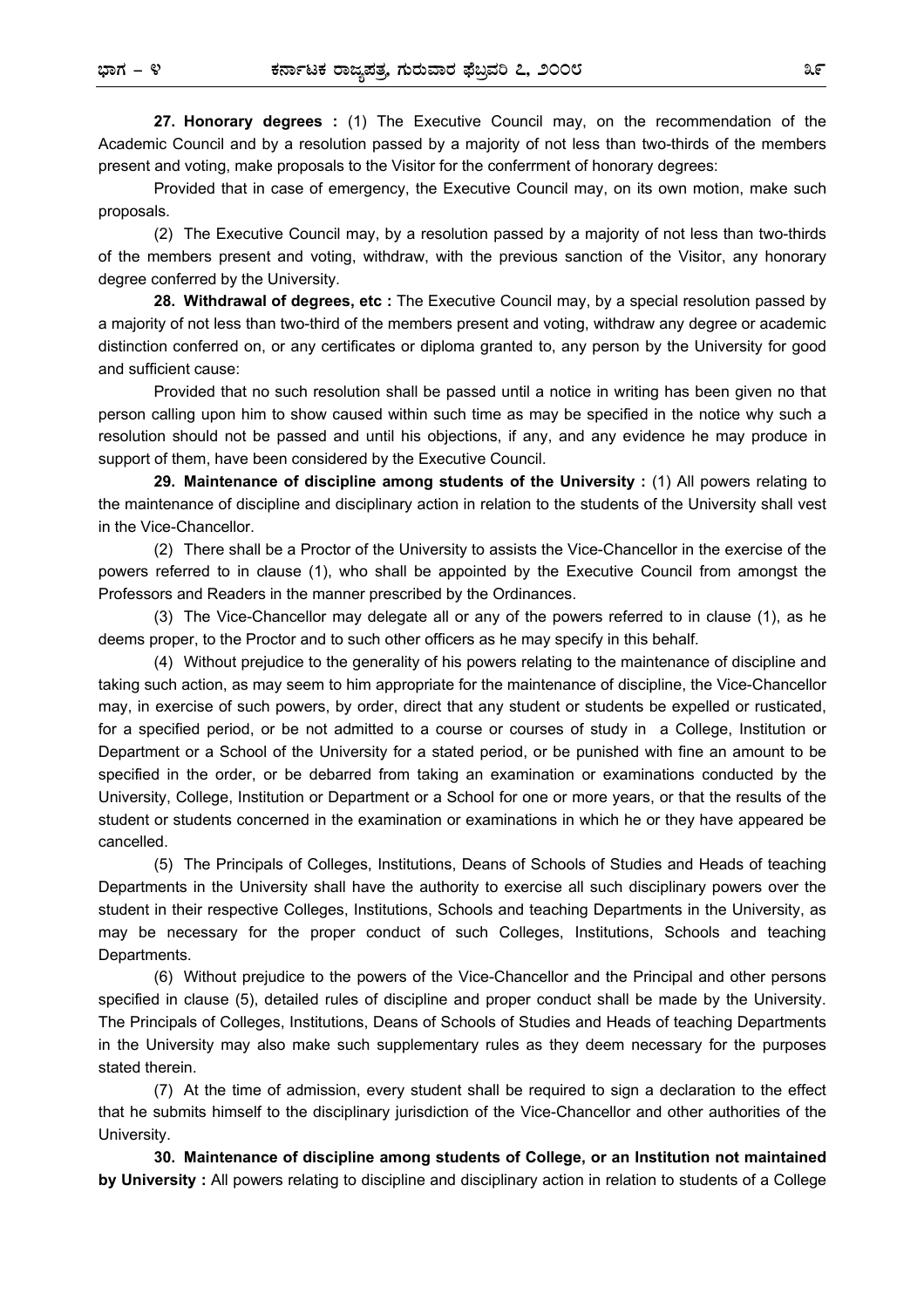or an Institution not maintained by the University, shall vest in the Principal of the College or Institution, as the case may be, in accordance with the procedure prescribed by the Ordinances.

**31. Admission of Colleges, etc., to the privileges of the University :** (1) Colleges and other Institutions situated within the jurisdiction of the University may be admitted to such privileges of the University as the Executive Council and the College Development Council may decide on the following conditions, namely:-

(i) Every such College or Institution shall have a regularly constituted Governing Body, consisting of not more than fifteen persons approved by the Executive Council and including among others, two teachers of the University to be nominated by the Executive Council and three representatives of the teaching staff of whom the Principal of the College or Institution shall be one. The procedure for appointment of members of the Governing Body and other matters affecting the management of a College or an Institution shall be prescribed by the Ordinances:

Provided that the said condition shall not apply in the case of Colleges and Institutions maintained by Government which shall, however, have an Advisory Committee consisting of not more than fifteen persons which shall consist of among others, three teachers including the Principal of the College or Institution, and two teachers of the University nominated by the Executive Council.

(ii) Every such College or Institution shall satisfy the Executive Council and the College Development Council on the following matters, namely:-

(a) the suitability and adequancy of its accommodation and equipment for teaching;

(b) the qualifications and adequacy of its teaching staff and the conditions of their service;

(c) the arrangements for the residence, welfare, discipline and supervision of students;

(d) the adequacy of financial provisions made for the continued maintenance of the College or Institution; and

(e) such other matters as are essential for the maintenance of the standards of University education.

(iii) No College or Institution shall be admitted to any privileges of the University except on the recommendation of the Academic Council made after considering the report of a Committee of Inspection appointed for the purpose by the Academic Council.

(iv) Colleges and Institutions desirous of admission to any privileges of the University shall be required to intimate thir intention to do so in writing so as to reach the Registrar not later than the 15<sup>th</sup> August, preceding the year from which permission applied for is to have effect.

(v) A College or an Institution shall not, without the previous permission of the Executive Council, College Development Council and the Academic Council, suspend instruction in any subject or course of study which it is authorised to teach and teaches.

(2) Appointment to the teaching staff and Principal of Colleges or Institutions admitted to the privileges of the University shall be made in the manner prescribed by the Ordinances:

Provided that nothing in this clause shall apply to Colleges and Institutions maintained by Government.

(3) The service conditions of the administrative and other non-academic staff of every College or Institution referred to in clause (2) shall be such as may be laid down in the Ordinances:

Provided that nothing in this clause shall apply to Colleges and Institutions maintained by Government.

(4) Every College or Institution admitted to the Privileges of the University shall be inspected at least once in every two academic years by a Committee appointed by the Academic Council, and the report of the Committee shall be submitted to the Academic Council, which shall forward the same to the College Development Council and Executive Council with such recommendations as it may deem fit to make.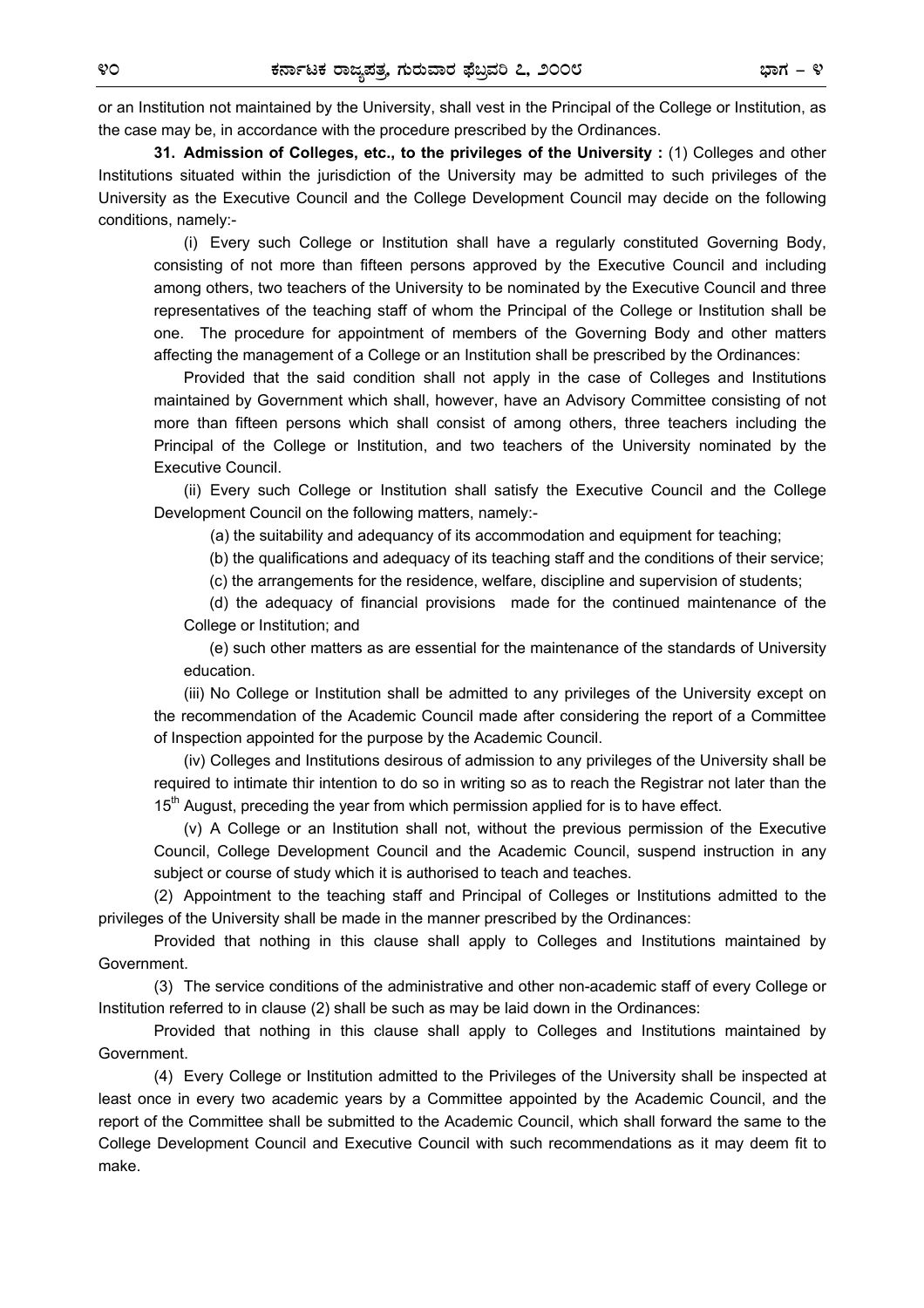(5) The College Development Council and the Executive Council, after considering the report and the recommendations, if any, of the Academic Council, shall forward a copy of the report to the Governing Body of the College or Institution with such remarks, if any, as they may deem fit for suitable action.

(6) The Executive Council may, after consulting the College Development Council and Academic Council, withdraw any privileges granted to a College or an Institution, at any time it considers that the College or Institution does not satisfy any of the conditions on the fulfilment of which are College or Institution was admitted to such privileges:

Provided that before any privileges are so withdrawn, the Governing Body of the College or Institution concerned shall be given an opportunity to represent to the Executive Council as to why such action should not be taken.

(7) Subject to the conditions set forth in clause (1), the Ordinances may prescribe-

(i) such other conditions as may be considered necessary; and

(ii) the procedure for the admission of Colleges and Institution to the privileges of the University and for the withdrawal of those privileges.

**32. Convocations :** Convocations of the University for the conferring of degrees or for other purposes shall be held in such manner as may be prescribed by the Ordinances.

**33. Acting Chairman of meetings :** Where no provision in made for a President or Chairman to preside over a meeting of any authority of the University or any Committee of such authority or when the President or Chairman so provided for is absent, the members present shall elect one from among themselves to preside at such meeting.

 **34. Resignation :** Any member, other than an ex officio member of the Court, the Executive Council, the Academic Council or any other authority of the University or any Committee of such authority may resign by letter addressed to the Registrar and the resignation shall take effect as soon as such letter is received by the Registrar.

**35. Disqualifications :** (1) A person shall be disqualified for being chosen as, and for being, a member of any of the authorities of the University-

(i) if he is of unsound mind;

(ii) if he is an in discharged insolvent;

(iii) if he has been convicted by a court of law of an offence involving moral turpitude and sentenced in respect thereof to imprisonment for not less than six months.

(2) If any question arises as to whether a person is or had been subjected to any of the disqualifications mentioned in clause (1), the question shall be referred to the Visitor and his decision shall be final and no suit or other proceeding shall lie in any civil against such decision.

**36. Residence condition for membership and office :** Notwithstanding anything contained in the Statutes, a person who is not ordinarily resident in India shall not be eligible to be an officer of the University or a member of any authority of the University.

**37. Membership of authorities by virtue of membership of other bodies :** Notwithstanding anything contained in the Statutes, a person who holds any post in the University or is a member of any authority or body of the University in his capacity as a member of a particular authority or body or as the holder of a particular appointment shall hold such office or membership only for so long as the contines to be a member of that particular authority or body or the holder of that particular appointment, as the case may be.

**38. Alumni Association :** (1) There shall be an Alumni Association for the University.

(2) The subscription for membership of the Alumni Association shall be prescribed by the Ordinances.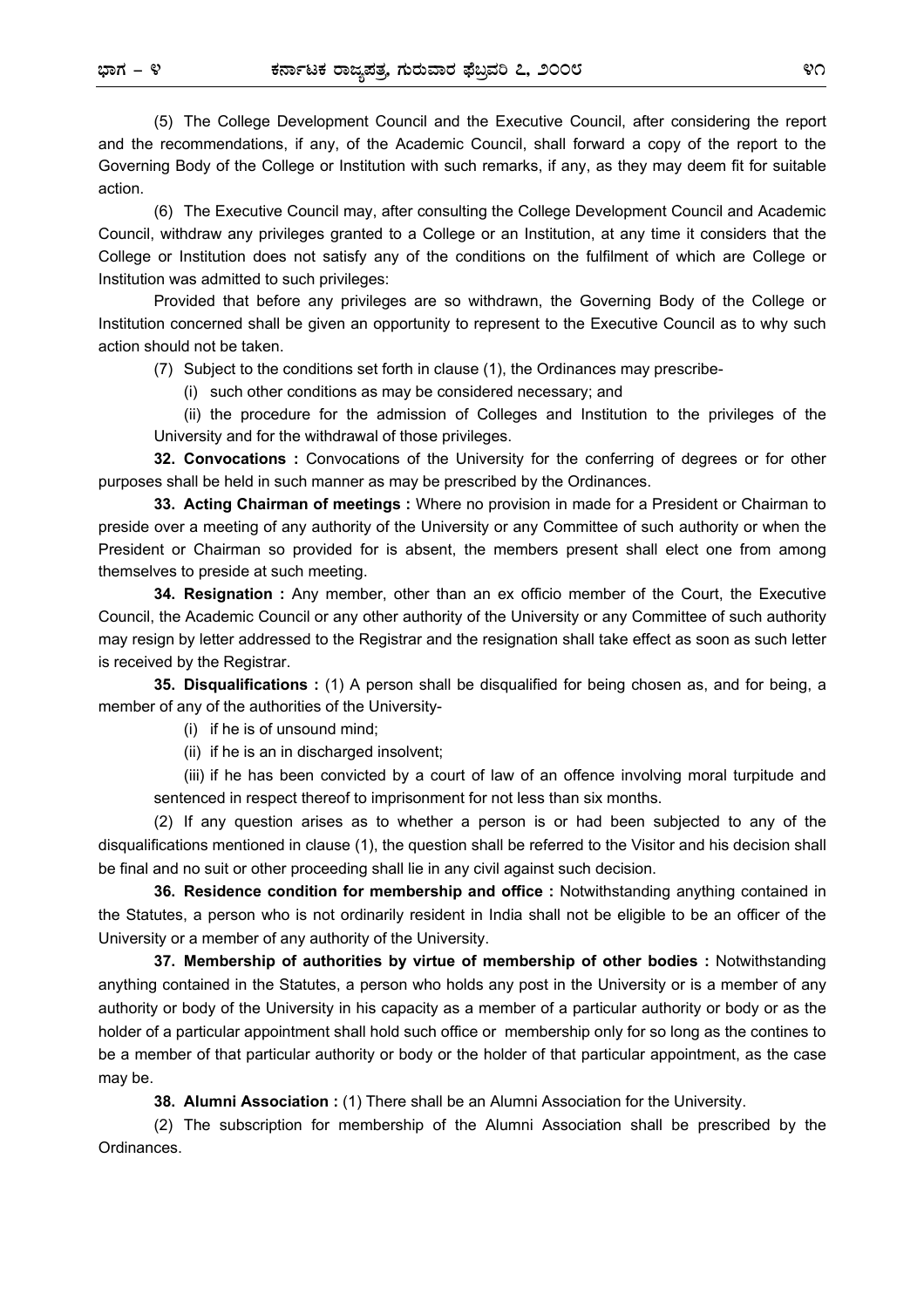(3) No member of the Alumni Association shall be entitled to vote or stand for election unless he has been a member of the Association for at least one year prior to the date of election and is a degree holder of the University of at least five years standing:

Provided that the condition relating to the completion of one year's membership shall not apply in the case of the first election.

**39. Students Council :** (1) There shall be constituted in the University, a Students' Council for every academic year, consisting of-

(i) the Dean of Students' Welfare who shall be the Chairman of the Students' Council;

(ii) twenty students to be nominated by the Academic Council on the basis of merit in studies, sports and extra-curricular activities; and

(iii) such number of elected representatives of students as may be specified by the Academic Council;

Provided that any student of the University shall have the right to bring up any matter concerning the University before the Students' Council if so permitted by the Chairman, and he shall have the right to participate in the discussions at any meeting when the matter is taken up ford consideration.

(2) The functions of the Students' Council shall be to make suggestions to the appropriate authorities of the University in regard to the programmes of studies, students' welfare and other matters of importance, in regard to the working of the University in general and such suggestions shall be made on the basis of consensus of opinion.

(3) The Students' Council shall meet at least once in an academic year preferably in the beginning of that year.

**40. Ordinances, how made :** (1) The first Ordinances made under sub-section (2) of section 30 may be amended, repealed or added to at any time by the Executive Council in the manner specified in the following clauses.

(2) No Ordinance in respect of the matters enumerated in sub-section (1) of section 30 shall be made by the Executive Council unless a draft of such Ordinance has been proposed by the Academic Council.

(3) The Executive Council shall not have power to amend any draft of any Ordinance proposed by the Academic Council under clause (2), but may reject the proposal or return the draft to the Academic Council for re-consideration, either in whole or in part, together with any amendment which the Executive Council may suggest.

(4) Where the Executive Council has rejected or returned the draft of an Ordinance proposed by the Academic Council, the Academic Council may consider the question afresh and in case the original draft is reaffirmed by a majority of not less than two-thirds of the members present and voting and more than half the total number of members of the Academic Council, the draft may be sent back to the Executive Council which shall either adopt it or refer it to the Visitor whose decision shall be final.

(5) Every Ordinance made by the Executive Council shall come into effect immediately.

(6) Every Ordinance made by the Executive Council shall be submitted to the Visitor within two weeks from the date of its adoption.

(7) The Visitor shall have the power to direct the University to suspend the operation of any Ordinance.

(8) The Visitor shall inform the Executive Council about his objection to the Ordinance referred to in clause (7) and may, after receiving the comments of the University, either withdraw the order suspending the Ordinance or disallow the Ordinance, and his decision shall be final.

**41. Regulations :** (1) The authorities of the University may make Regulations consistent with the Act, the Statutes and the Ordinances for the following matters, namely:-

(i) laying down the procedure to be observed at their meetings and the number of members required to form a quorum;

(ii) providing for all matters which are required by the Act, the Statutes or the Ordinances to be prescribed by Regulations;